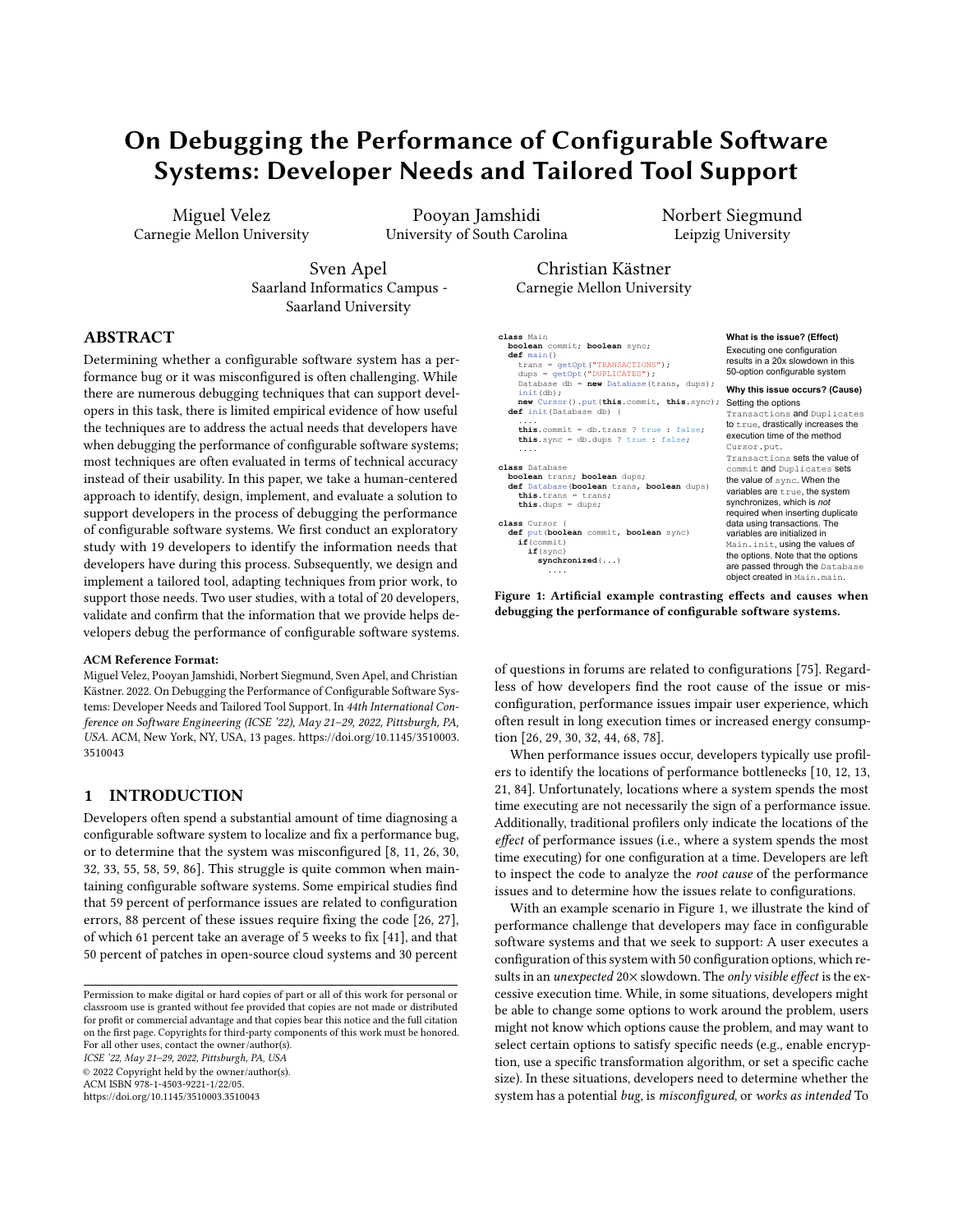determine the cause of the potentially problematic performance behavior, developers would need to debug the system and, most likely, the implementation to identify which options or interactions in this configuration of 50 options are the root cause of the unexpected performance behavior (e.g., the system works as expected, setting a specific CACHE SIZE results in a misconfiguration, or setting the options TRANSACTIONS and DUPLICATES to true results in a bug).

When performance issues such as in our example occur, there are numerous techniques that developers could use to determine whether there is a performance bug or the system was misconfigured. In addition to off-the-shelf profilers [\[15,](#page-11-13) [53,](#page-11-14) [74\]](#page-12-7), developers could use more targeted profiling techniques [\[4,](#page-10-3) [10,](#page-10-2) [13,](#page-11-11) [83,](#page-12-8) [84\]](#page-12-6), visualize performance behavior [\[2,](#page-10-4) [6,](#page-10-5) [12,](#page-11-10) [21,](#page-11-12) [62,](#page-12-9) [70\]](#page-12-10), search for inefficient coding patterns [\[7,](#page-10-6) [46,](#page-11-15) [54,](#page-11-16) [56,](#page-11-17) [68\]](#page-12-4), use information-flow analyses [\[43,](#page-11-18) [45,](#page-11-19) [48,](#page-11-20) [69,](#page-12-11) [79,](#page-12-12) [81,](#page-12-13) [88\]](#page-12-14), or model the performance of the systems in terms of its options and interactions [\[24,](#page-11-21) [38,](#page-11-22) [64,](#page-12-15) [71,](#page-12-16) [72,](#page-12-17) [76\]](#page-12-18). Likewise, developers could use established program debugging techniques, such as delta debugging [\[85\]](#page-12-19), program slicing [\[3,](#page-10-7) [39,](#page-11-23) [77\]](#page-12-20), and statistical debugging [\[5,](#page-10-8) [67\]](#page-12-21) for some part of the debugging process. One reason why we cannot reliably suggest developers to use any of the above techniques is that there is limited empirical evidence of how useful the techniques are to help developers debug the performance of configurable software systems; the techniques typically solve a specific technical challenge that is usually evaluated in terms of accuracy, not usability [\[59\]](#page-12-1). Hence, we could only, at best, speculate which techniques might support developers' needs to debug unexpected performance behaviors in configurable software systems.

In this paper, we take a human-centered approach [\[16,](#page-11-24) [51\]](#page-11-25) to identify, design, implement, and evaluate a solution to support developers in the process of debugging the performance of configurable software systems; particularly, in situations such as our example in Figure [1.](#page-0-0) Our human-centered research design consists of three steps, summarized in Figure [2:](#page-1-0) We first conduct an exploratory user study to identify the information needs that developers have when debugging the performance of configurable software systems. Our study reveals that developers struggle to find relevant information to (a) identify **influencing options**; the options or interactions causing an unexpected performance behavior, (b) locate option hotspots; the methods where options affect the performance of the system, and (c) trace the **cause-effect chain**; how influencing options are used in the implementation to directly and indirectly affect the performance of option hotspots. Subsequently, we design and implement information providers to support developers' needs, adapting and tailoring global and local performance-influence models, CPU profiling, and program slicing, in a tool called GLIMPS. Finally, we conduct two user studies to validate and confirm that the designed information providers are useful to developers when debugging the performance of complex configurable software systems, in terms of supporting their information needs and speeding up the process.

In summary, we make the following contributions:

- The information needs influencing options, option hotspots, and cause-effect chain – that developers have when debugging the performance of configurable software systems;
- The design of information providers, adapted from global and local performance-influence models, CPU profiling, and program slicing, to support the above needs;

ICSE '22, May 21–29, 2022, Pittsburgh, PA, USA Miguel Velez, Pooyan Jamshidi, Norbert Siegmund, Sven Apel, and Christian Kästner

<span id="page-1-0"></span>

† *for debugging the performance of configurable software systems*

Figure 2: Overview of our human-centered approach to support the information needs that developers have when debugging the performance of configurable software systems.

- Two empirical evaluations to demonstrate the usefulness of the designed information providers;
- A prototype tool, GLIMPS, that implements the designed information providers to help developers debug the performance of configurable software systems.

# 2 PERFORMANCE DEBUGGING IN CONFIGURABLE SOFTWARE SYSTEMS

There is substantial literature on debugging the performance of software systems [e.g., [25,](#page-11-26) [29,](#page-11-8) [46,](#page-11-15) [56,](#page-11-17) [67\]](#page-12-21). Our goal is to support developers in the process of debugging the performance of configurable software systems; in particular, when developers do not even know which options or interactions in their current configuration cause an unexpected performance behavior.

When performance issues occur in software systems, developers need to identify relevant information to debug the unexpected performance behaviors [\[8,](#page-10-0) [11,](#page-10-1) [27,](#page-11-6) [55\]](#page-11-4). For this task, in addition to using off-the-shelf profilers [\[15,](#page-11-13) [53,](#page-11-14) [74\]](#page-12-7), some researchers suggest using more targeted profiling techniques [\[10,](#page-10-2) [12,](#page-11-10) [13,](#page-11-11) [21,](#page-11-12) [84\]](#page-12-6) and visualizations [\[2,](#page-10-4) [6,](#page-10-5) [12,](#page-11-10) [21,](#page-11-12) [62,](#page-12-9) [70\]](#page-12-10) to identify and analyze the locations of performance bottlenecks. Alternatively, some researchers suggest using techniques to search for inefficient coding patterns [\[7,](#page-10-6) [13,](#page-11-11) [46,](#page-11-15) [54,](#page-11-16) [56,](#page-11-17) [68\]](#page-12-4). While these techniques are quite useful, there is limited evidence of their usefulness when debugging the performance of configurable software systems; particularly, to determine how performance issues are related to options and their interactions.

In addition to performance debugging techniques, there are several established program debugging techniques, such as delta debugging [\[85\]](#page-12-19), program slicing [\[3,](#page-10-7) [39,](#page-11-23) [77\]](#page-12-20), and statistical debugging [\[5,](#page-10-8) [67\]](#page-12-21), that can help developers isolate relevant parts of a system to focus their debugging efforts. For this reason, the techniques have been implemented in the backend of tools to help developers debug [\[9,](#page-10-9) [37,](#page-11-27) [42,](#page-11-28) [60\]](#page-12-22). For example, Whyline [\[37\]](#page-11-27) combines static and dynamic program slicing to allow developers to ask questions about a system's output. While these tools have been evaluated in terms of their technical accuracy and some also in terms of usability with user studies, there is limited evidence of which and how these program debugging techniques can be used or adopted for debugging the performance of configurable software systems.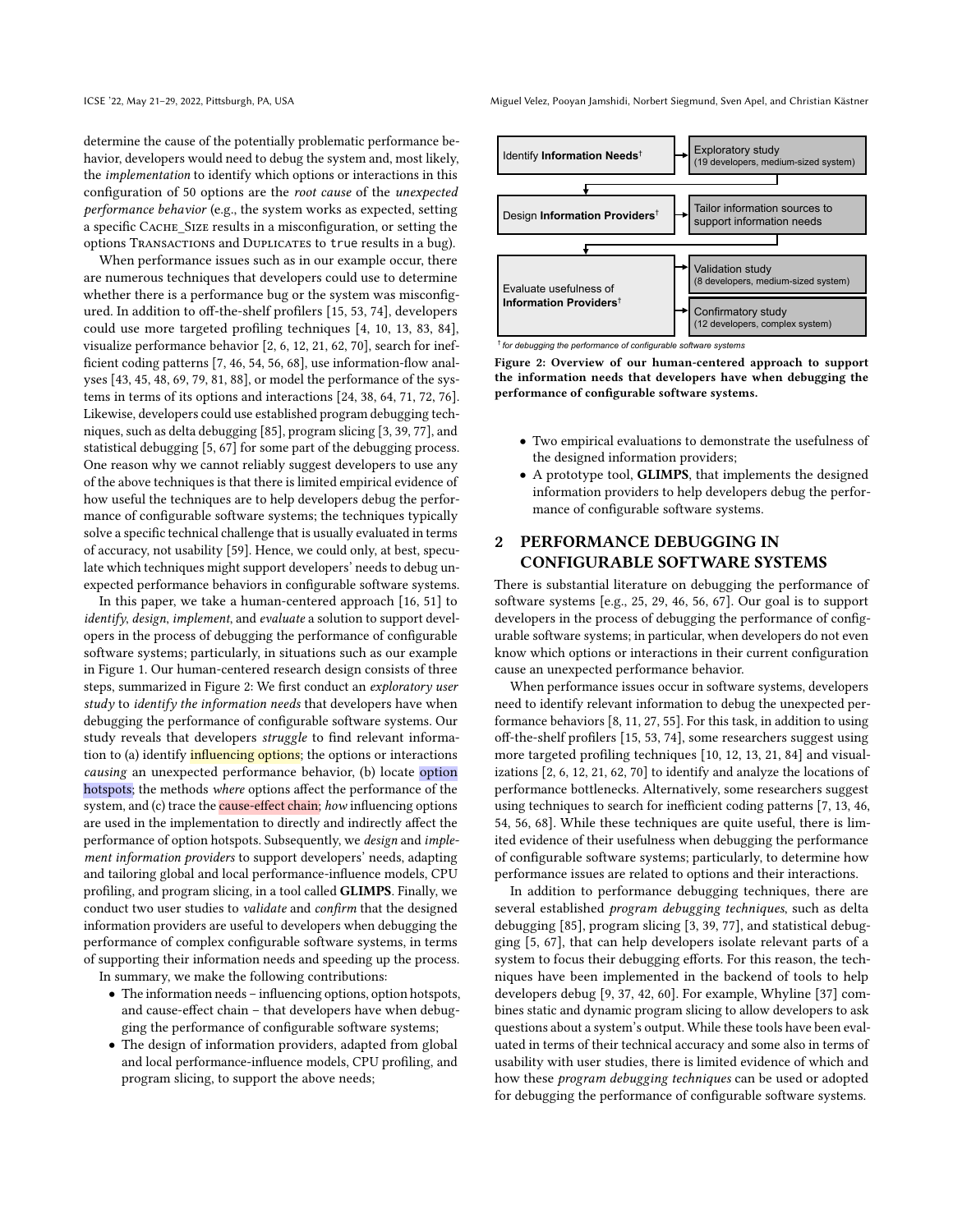Performance issues in configurable software systems: Performance issues are often caused by misconfigurations or software bugs, both of which impair user experience. Misconfigurations are errors in which the system and the input are correct, but the system does not behave as desired, because the user-selected configuration is inconsistent or does not match the intended behavior [\[82,](#page-12-23) [87,](#page-12-24) [89\]](#page-12-25). By contrast, a software bug is a programming error by a developer that degrades a system's behavior or functionality [\[5,](#page-10-8) [85,](#page-12-19) [86\]](#page-12-2). Regardless of the root cause of the unexpected behavior (misconfigurations or software bugs), systems often misbehave with similar symptoms, such as crashes, incorrect results [\[5,](#page-10-8) [47,](#page-11-29) [85,](#page-12-19) [86\]](#page-12-2), and, in terms of performance, long execution times or increased energy consumption [\[26,](#page-11-0) [29,](#page-11-8) [30,](#page-11-1) [32,](#page-11-2) [44,](#page-11-9) [68,](#page-12-4) [78\]](#page-12-5).

Research has repeatedly found that configuration-related performance issues are common and complex to fix in software systems [\[26,](#page-11-0) [27,](#page-11-6) [29,](#page-11-8) [41,](#page-11-7) [75\]](#page-12-3). For example, Han and Yu [\[26\]](#page-11-0) found that 59 percent of performance issues concern configurations, 72 percent of which involved one option, and 88 percent require fixing the code. Similarly, Krishna et al. [\[41\]](#page-11-7) found that 61 percent of performance issues take an average of 5 weeks to fix, and Wang et al. [\[75\]](#page-12-3) found that 50 percent of patches in open-source cloud systems and 30 percent of questions in forums are related to configurations and performance issues. Performance issues were primarily caused by incorrect implementation of configurations, synchronization issues, and misconfigurations.

Debugging performance in configurable software systems: Similar to debugging performance in general, identifying relevant information is key when debugging unexpected performance behaviors in configurable software systems. Ideally, developers would have relevant information to debug how performance issues are related to specific options and their interactions. Unfortunately, there are situations in which developers only know the effect of an unexpected performance behavior (e.g., a long execution time as in Figure [1\)](#page-0-0). In these situations, developers need to debug the system to determine whether the system has a potential bug, is misconfigured, or works correctly, but the user has a different expectation about the performance behavior of the system. For these reasons, our goal is to support developers in finding relevant information to debug unexpected performance behaviors in configurable software systems.

There are some research areas that aim to help developers understand how options affect a system's behavior. For instance, some researchers argue that information-flow analyses can help developers understand how options affect a system's behavior [\[43,](#page-11-18) [45,](#page-11-19) [48,](#page-11-20) [69,](#page-12-11) [79,](#page-12-12) [81,](#page-12-13) [88\]](#page-12-14). For example, Lotrack [\[45\]](#page-11-19) used static taint analysis to identify under which configurations particular code fragments are executed. While these techniques can solve specific challenges, there is limited evidence of the usefulness of these techniques, particularly, for debugging the performance of configurable software systems.

In terms of understanding performance, some researchers suggest that performance-influence models can help developers debug unexpected performance behaviors [\[24,](#page-11-21) [38,](#page-11-22) [64,](#page-12-15) [71,](#page-12-16) [72,](#page-12-17) [76\]](#page-12-18), as the models describe a system's performance in terms of its options and their interactions. For example, the model  $8 \cdot A \cdot B + 5 \cdot C$  explains the influence of the options A, B, and C, and their interactions on the performance of a system; in this example, enabling C increases the execution time by 5 seconds, and enabling A and B, together, further increase the execution time by 8 seconds. Some approaches also model the performance of individual methods [\[28,](#page-11-30) [71,](#page-12-16) [72,](#page-12-17) [76\]](#page-12-18), which can be useful to locate where options affect a system's performance. However, while performance-influence models have been evaluated in terms of accuracy [\[36,](#page-11-31) [64](#page-12-15)[–66,](#page-12-26) [71,](#page-12-16) [72\]](#page-12-17) and optimizing performance [\[22,](#page-11-32) [52,](#page-11-33) [57,](#page-11-34) [90\]](#page-12-27), they have not been evaluated in terms of usability; in particular, to support developers' needs when debugging the performance of configurable software systems.

Contributions: We take a human-centered approach [\[16,](#page-11-24) [51\]](#page-11-25) to identify, design, implement, and evaluate a solution to support developers when debugging the performance of configurable software systems. We first conduct an exploratory user study to identify the information needs that developers have when debugging the performance of configurable software systems. Afterwards, we design and implement information providers to support developers' needs, adapting techniques from prior work. Finally, we conduct a validation user study and a confirmatory user study to evaluate that the designed information providers actually support developers' information needs and speed up the process of debugging the performance of complex configurable software systems.

## 3 EXPLORING INFORMATION NEEDS

While there are numerous performance and program debugging techniques, there is limited empirical evidence of how useful the techniques are to support developers' needs when debugging the performance of configurable software systems. Hence, we first investigate the information needs that developers have and the process that they follow to debug the performance of configurable software systems. Specifically, we answer the following research questions:

RQ1: What information do developers look for when debugging the performance of configurable software systems?

RQ2: What is the process that developers follow and the activities that they perform to obtain this information?

RQ3: What barriers do developers face during this process?

#### 3.1 Method

We conducted an exploratory user study to identify the information needs that developers have when debugging the performance of configurable software systems. Using Zeller's terminology [\[86\]](#page-12-2), we want to understand how developers find possible infection origins: where options affect performance, and analyze the infection chain: what are the causes of an unexpected performance behavior, when debugging the performance of configurable software systems.

Study design. We conducted the exploratory user study, combining a think-aloud protocol [\[31\]](#page-11-35) and a Wizard of Oz approach [\[14\]](#page-11-36), to observe how participants debug a performance issue for 50 minutes: We encourage participants to verbalize what they are doing or trying to do (i.e., think-aloud component), while the experimenter plays the role of some tool that can provide performance behavior information, such as performance profiles and execution time of specific configurations, on demand (i.e., Wizard of Oz component), thus avoiding overhead from finding or learning specific tools.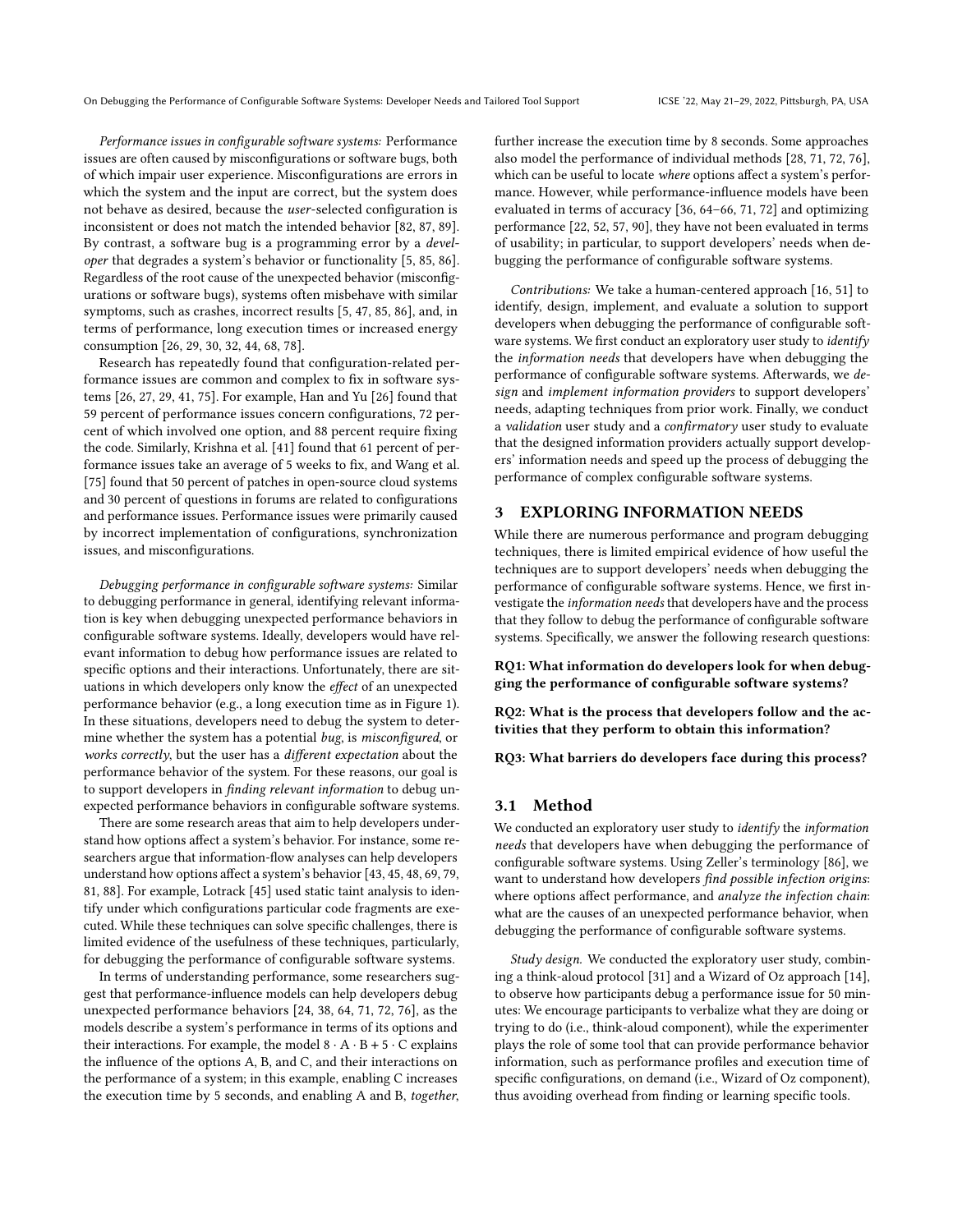We decided to provide additional information to participants halfway through the study, after we found, in a pilot study with 4 graduate students from our personal network, that participants spend an extremely long time (∼60 minutes in a relatively small system) just identifying relevant options and methods. To additionally explore how participants search for the cause of performance issues once they have identified options and methods, we told participants, after 25 minutes, which options cause the performance issue and the methods where the options influence performance. In this way, we can both observe how participants start addressing the problem and analyze how options affect the performance in the implementation.

After the task, we conducted a brief semi-structured interview to discuss the participants' experience in debugging the system, as well as the information that they found useful and would like to have when debugging the performance of configurable software systems.

Due to the COVID-19 pandemic, we conducted the studies remotely over Zoom. We asked participants to download and import the source code of the subject system to their favorite IDE, to avoid struggles with using an unfamiliar environment. We also asked participants to share their screen. With the participants' permission, we recorded audio and video of the sessions for subsequent analysis.

Task and subject system. Based on past studies [\[47,](#page-11-29) [49,](#page-11-37) [50,](#page-11-38) [59\]](#page-12-1) that have shown how time-consuming debugging even small configurable software systems is, we prepared one performance debugging task for one configurable software system of moderate size and complexity. We selected Density Converter as the subject system, which transforms images to different dimensions and formats. We selected this Java system because it is medium-sized, yet non-trivial, with over 49K SLOC and 22 binary and non-binary options, and has many options that influence its performance behavior; execution time on the same workload ranged from few seconds to a couple of minutes, depending on the configuration. The task involved a user-defined configuration that spends an excessive amount of time executing. We introduced a bug caused by the incorrect implementation of one option, representative of bugs reported in past research [\[1,](#page-10-10) [26,](#page-11-0) [32\]](#page-11-2) (the system was spending a long time to transform and output a JPEG image). Participants were asked to identify and explain which and how options caused the unexpected performance behavior. We, however, did not explicitly tell participants that the performance problem was related to configurations.

Participants. We recruited 14 graduate students and 5 professional software engineers with extensive experience analyzing the performance of configurable Java systems. We stopped recruiting when we observed similar information needs and patterns in the debugging process. We used our professional network and LinkedIn for recruiting. The graduate students had a median of 6.5 years of programming experience, a median of 5 years in Java, a median of 3 years analyzing performance and a median of 4.5 years working with configurable software systems. The software engineers had a median of 13 years of programming experience, a median of 13 years in Java, a median of 5 years analyzing performance and a median of 5 years working with configurable software systems.

ICSE '22, May 21–29, 2022, Pittsburgh, PA, USA Miguel Velez, Pooyan Jamshidi, Norbert Siegmund, Sven Apel, and Christian Kästner

Analysis. We analyzed transcripts of the audio and video recordings of the debugging task and interviews using standard qualitative research methods [\[61\]](#page-12-28). The first author conducted the study and coded the sessions using open and descriptive coding, summarizing observations, discussions, and trends [\[73\]](#page-12-29). All authors met weekly to discuss the codes and observations. When codes were updated, previously analyzed sessions were reanalyzed to update the coding.

Threats to Validity and Credibility. We observe how developers debug the performance of a system that they had not used before. Developers who are familiar with a system might have different needs or follow different processes. While readers should be careful when generalizing our findings, the needs help us identify the information that, at the very least, developers want to find when debugging the performance of unfamiliar configurable software systems.

Conducting a study with one system in which one option causes a performance issue has the potential to overfit the findings to this scenario, even though the scenario mirrors common problems in practice [\[26\]](#page-11-0). While our later study intentionally varies some aspects of the design to observe whether our solutions generalize to other tasks, generalizations about our results should be done with care.

## 3.2 Results

We observed that participants struggle for a long time looking for relevant information to debug the performance of the configurable subject system. In fact, no participant was able to finish debugging the system within 50 minutes! In what follows, we present the information needs that participants had, the process that they followed, and the barriers that they faced during the debugging process.

RQ1: Information Needs. Table [1](#page-4-0) lists the four information needs that we identified and the number of participants that recognizably demonstrated each need. We refer to the information needs as influencing options, option hotspots, cause-effect chain, and user hotspots. The participants referred to these needs using varying terms.

When participants faced a non-trivial configuration space, they all tried to identify the *influencing options* - the option or interaction causing the unexpected performance behavior. More specifically, the participants tried to identify which options in the problematic configuration caused the unexpected performance behavior.

Some participants tried locating option hotspots – the methods where options affect the performance of the system. More specifically, the participants tried to locate where the effect of the problematic configuration could be observed; the methods whose execution time increased under the problematic configuration.

When we told participants (a) which options cause the unexpected performance behavior (i.e., the influencing options) and (b) the methods where these options influence performance (i.e., the option hotspots), all participants tried tracing the cause-effect chain – how influencing options are used in the implementation to directly and indirectly affect the performance of option hotspots. More specifically, as the participants (a) knew which options were causing an unexpected performance behavior and (b) had observed the effect of those options on the system's performance, the participants tried to find the root cause of the unexpected performance behavior.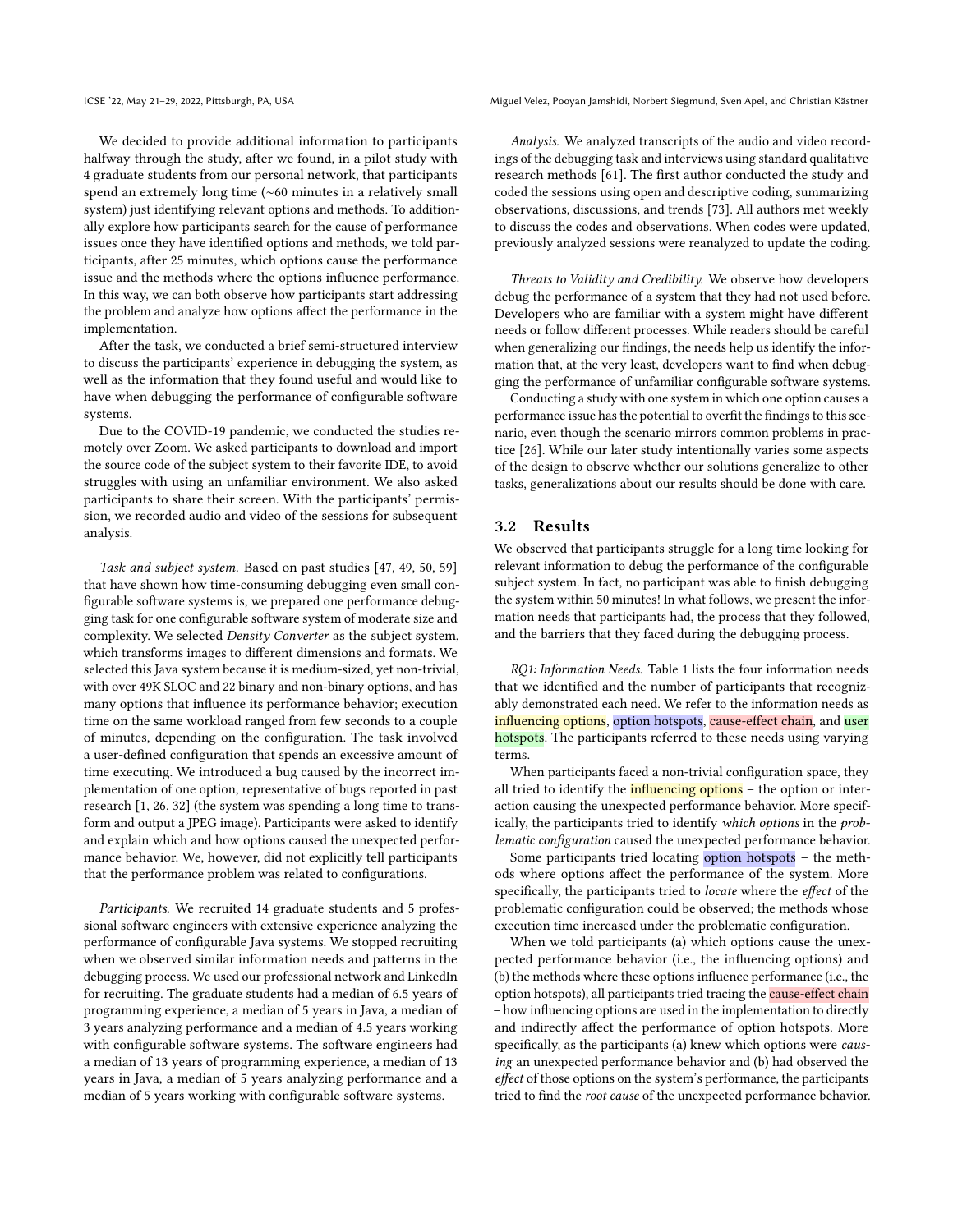On Debugging the Performance of Configurable Software Systems: Developer Needs and Tailored Tool Support ICSE '22, May 21–29, 2022, Pittsburgh, PA, USA

|  | Table 1: Information needs, activities, and information sources for debugging the performance of configurable software systems. |  |
|--|---------------------------------------------------------------------------------------------------------------------------------|--|
|  |                                                                                                                                 |  |

<span id="page-4-0"></span>

| <b>Information Need</b>    | Description                                                                                                                              | Frequency | Activities                                                                                                                                       | Frequency                    | <b>Information Source</b>              |
|----------------------------|------------------------------------------------------------------------------------------------------------------------------------------|-----------|--------------------------------------------------------------------------------------------------------------------------------------------------|------------------------------|----------------------------------------|
| <b>Influencing Options</b> | Which options influence the                                                                                                              | 19/19     | Read options' documentation                                                                                                                      | 19/19<br>Global performance- |                                        |
|                            | performance of the system?                                                                                                               |           | Measure the performance of numerous configurations                                                                                               | 10/19                        | influence models                       |
| <b>User Hotspots</b>       | What are the hotspots under the<br>problematic configuration?                                                                            | 9/19      | Profile the system under the problematic configuration                                                                                           | 9/19                         | CPU Profiling                          |
| <b>Option Hotspots</b>     | Where do options influence the<br>performance of the system?                                                                             | 10/19     | Trace options in the implementation                                                                                                              | 4/10                         | Local performance-<br>influence models |
|                            |                                                                                                                                          |           | Analyze the user hotspots' source code                                                                                                           | 6/10                         |                                        |
|                            |                                                                                                                                          |           | Inspect the user hotspots' call stacks                                                                                                           | 6/10                         |                                        |
| Cause-Effect Chain         | How are influencing options used<br>in the implementation to directly<br>and indirectly influence the<br>performance of option hotspots? | 19/19     | Analyze the option hotspots source code                                                                                                          | 19/19                        | CPU Profiling<br>Program Slicing       |
|                            |                                                                                                                                          |           | Inspect the option hotspots call stacks                                                                                                          | 12/19                        |                                        |
|                            |                                                                                                                                          |           | Use a debugger to analyze how the influencing options<br>affect the values of the variables used in the option<br>hotspots                       | 10/19                        |                                        |
|                            |                                                                                                                                          |           | Manually trace how influencing options are used in the<br>implementation to directly and indirectly affect the<br>performance of option hotspots | 19/19                        |                                        |

Some participants also looked for user hotspots – the methods that spend a long time executing under the user-defined problematic configuration. However, as we will discuss in RQ2, these participants looked for this information trying to locate option hotspots (i.e., how options might affect the execution time of the expensive methodsunder the user-defined configuration).

RQ1: Developers look for information to (1) identify influencing options, (2) locate option hotspots, and (3) trace the cause-effect chain of how options influence performance in the implementation.

RQ2: Process and Activities. Table [1](#page-4-0) lists the activities that participants performed when looking for relevant information and the number of participants that performed each activity. Overall, all participants compared the problematic configuration to the default configuration, to understand the causes of the unexpected performance behavior. In particular, the participants compared the values selected for each option and analyzed how the changes were affecting the performance of the system in the implementation.

When looking for the influencing options, the participants mainly read documentation and executed the system under multiple configurations, primarily comparing execution times. With these approaches, the participants tried to identify which options in the problematic configuration were causing the unexpected behavior.

When looking for option hotspots, the participants mainly profiled the system under the problematic configuration, and analyzed the call stacks and source code of hotspots, trying to locate the methods where options might be affecting the performance of hotspots.

When looking for the cause-effect chain, some participants analyzed the option hotspots' source code, whereas others used a debugger; trying to understand how the influencing options are used in the implementation to affect the performance of option hotspots. Several participants also compared the hotspots' call stacks under the problematic and default configurations, trying to understand how the influencing options affected how the option hotspots were

called. Ultimately, all participants tried to manually trace how the influencing options were being used in the implementation to directly and indirectly affect the performance of the option hotspots.

While identifying the influencing options and locating the option hotspots is needed to trace the cause-effect chain, the order in which the first two pieces of information was acquired did not affect the debugging process. For instance, nine participants started looking for influencing options, but gave up trying after a while. Then, the participants looked for and were able to identify user hotspots. Six of these participants subsequently started looking for option hotspots (i.e., how options might affect the execution time of the expensive methods under the user-defined configuration).

RQ2: Overall, developers compare the problematic configuration to a non-problematic baseline configuration to understand the causes of an unexpected performance behavior. Initially, developers compare execution times to identify influencing options, and analyze call stacks and source code to locate option hotspots. These two pieces of information are necessary to trace the cause-effect chain of how influencing options are used in the implementation to directly and indirectly influence the performance of option hotspots.

RQ3: Barriers. Our participants struggled for a long time trying to find relevant information to debug how options influence the performance of the system in the implementation. Most participants discussed the "tedious and manual" process of executing multiple configurations when looking for influencing options. For instance, only 10 out of the 19 participants identified the influencing options. While we told participants the system's execution time under any configuration that they wanted, several participants mentioned that finding the problematic option would have "taken me hours."

Most participants also mentioned the struggle to locate option hotspots. In fact, no participant found any option hotspot! Several participants mentioned that locating these methods is challenging since options are not typically directly used in expensive methods.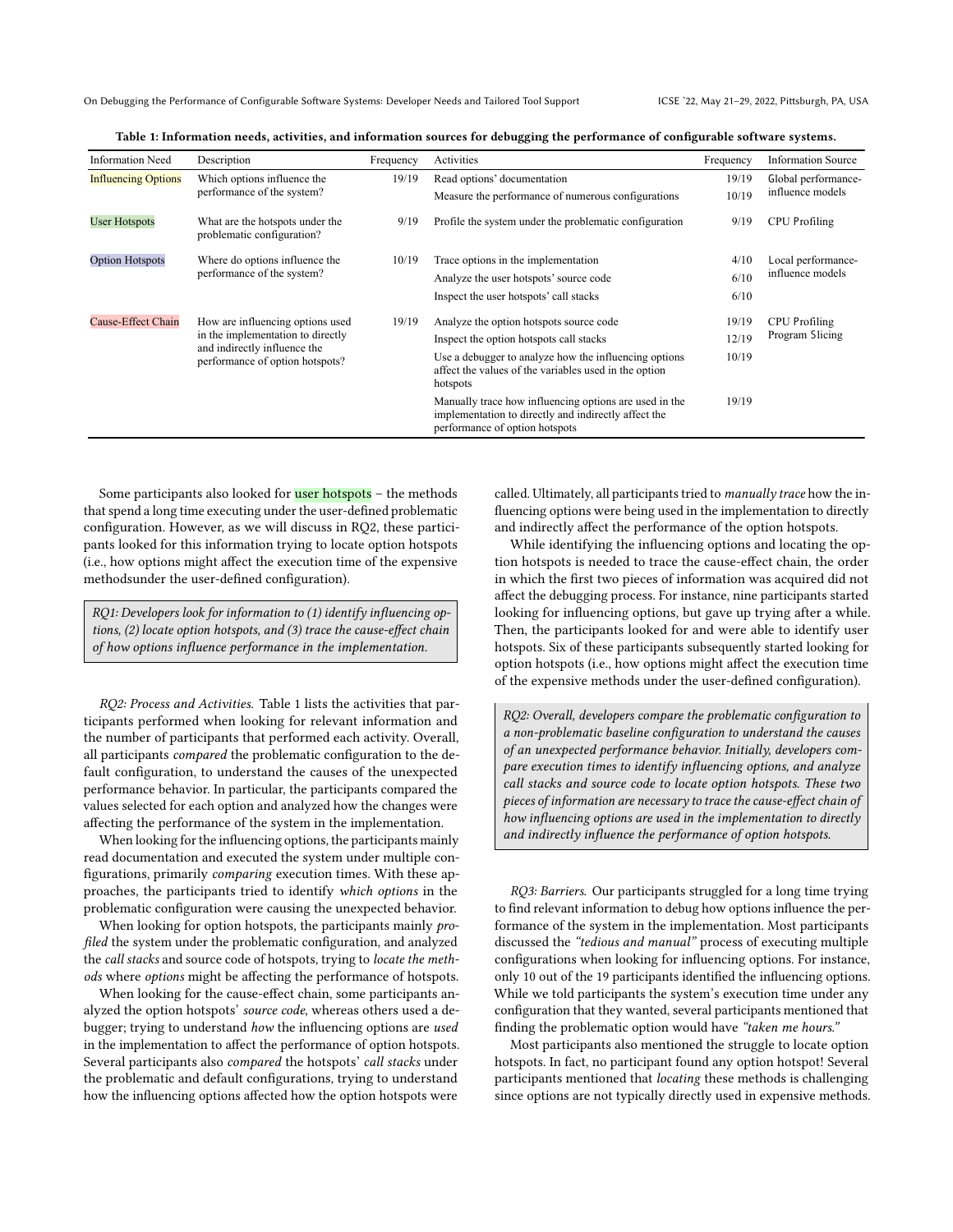The participants struggled the most when trying to trace the cause-effect chain. In fact, no participant could establish the causeeffect chain, even when our task consisted of tracing a single influencing option and we explicitly told participants the influencing option and the option hotspots they needed to analyze. Most participants mentioned that manually tracing even one option through a relatively small system is "error-prone." Additionally, some participants discussed that identifying differences in the option hotspots' call stacks was difficult for determining whether the influencing options were affecting how the option hotspots were called. As mentioned by several participants: Variables used in option hotspots are often a "result of several computations" involving influencing options. Since the influencing options are used in various parts of the system, "tracing which paths to follow is very challenging."

RQ3: Developers struggle for a substantial amount of time looking for relevant information to identify influencing options, locate option hotspots, and trace the cause-effect chain.

## 4 SUPPORTING INFORMATION NEEDS

We aim to support developers in identifying influencing options, locating option hotspots, and tracing the cause-effect chain. To this end, we design information providers, adapting information sources, to support the above needs. We implement the designed information providers in a tailored and cohesive prototype called GLIMPS [\[73\]](#page-12-29), which can assist developers to debug the performance of configurable software systems. Table [1](#page-4-0) shows which information needs are supported by the information sources global and local performanceinfluence models, CPU profiling, and program slicing that we adapt for designing information providers.

### 4.1 Identifying Influencing Options

To help developers identify the influencing options that cause an unexpected performance behavior, we select global performanceinfluence models [\[24,](#page-11-21) [38,](#page-11-22) [64,](#page-12-15) [71,](#page-12-16) [72,](#page-12-17) [76\]](#page-12-18), which describe a system's performance in terms of its options and their interactions. For instance, the model  $4.6 + 54.7 \cdot$  DUPLICATES  $\cdot$  TRANSACTIONS  $+ 8.9 \cdot$ EVICT  $+ 3.5 \cdot$  TEMPORARY explains the influence of DUPLICATES, Transactions, Evict, and Temporary, and their interactions on the performance of Berkeley DB.

We adapt this information source to design an information provider that shows developers influencing options; specifically, which and how differences between configurations (e.g., a problematic and a non-problematic configuration) influence a system's performance. In our implementation, this information provider highlights the differences in the values of options selected between two configurations, and shows the influencing options between the configurations. If changes between the configurations are not shown, then the changes do not influence the performance of the system.<sup>[1](#page-5-0)</sup>

Global performance-influence models are typically built by measuring execution time under different configurations [\[64\]](#page-12-15). The models can be built using white-box techniques [\[71,](#page-12-16) [72,](#page-12-17) [76\]](#page-12-18), machinelearning approaches [\[20,](#page-11-39) [22](#page-11-32)[–24,](#page-11-21) [35\]](#page-11-40), or a brute-force approach.

ICSE '22, May 21–29, 2022, Pittsburgh, PA, USA Miguel Velez, Pooyan Jamshidi, Norbert Siegmund, Sven Apel, and Christian Kästner

<span id="page-5-1"></span>

| Option                                                   | Config. A | Config. B<br>杰 |
|----------------------------------------------------------|-----------|----------------|
| <b>DUPLICATES</b>                                        | false     | true           |
| <b>EVICT</b>                                             | false     | true           |
| <b>REPLICATED</b>                                        | false     | true           |
| <b>TEMPORARY</b>                                         | false     | false          |
| <b>TRANSACTIONS</b>                                      | false     | true           |
|                                                          |           |                |
| <b>Options</b>                                           | ▵         | Influence (s)  |
| DUPLICATES [false ▶ true]<br>TRANSACTIONS [false ▶ true] |           | $+54.7$        |

Figure 3: Our tool highlights differences in the options selected between two configurations, and shows the influencing options of the changes from one configuration to  $(\triangleright)$  another configuration.

 $+8.9$ 

EVICT [false ▶ true]

Details on these techniques are beyond the scope of this paper. In our implementation, we generate the models using white-box techniques, as these approaches first generate local performanceinfluence models (which our tool also uses) to obtain the global model for the system [\[71,](#page-12-16) [72,](#page-12-17) [76\]](#page-12-18).

Example. Figure [3](#page-5-1) shows a screenshot of our tool highlighting the differences of the options selected between two configurations (e.g., a non-problematic and problematic configurations). Our tool shows the influencing options between these two configurations. For instance, changing both options DUPLICATES and TRANSACTIONS from false to true results in an interaction that increased the execution time by 54.7 seconds. Based on this information, most developers would consider DUPLICATES and TRANSACTIONS as influencing options that are causing an unexpected performance behavior.

Note that individual changes to DUPLICATES and TRANSACTIONS did not influence the performance of the system; only the interaction increased the execution time. Additionally, any other changes between the configurations –  $REPLICATED -$  do not influence the performance of the system. Likewise, the influence of Temporary is not shown, as both configurations selected the same value.

## 4.2 Locating Option Hotspots

After helping developers identify the influencing options, we help developers locate the option hotspots where these options cause an unexpected performance behavior. To this end, we select local performance-influence models [\[71,](#page-12-16) [72,](#page-12-17) [76\]](#page-12-18). Analogous to how global performance-influence models describe the influence of options and interactions on a system's performance, local models describe the influence of options on the performance of individual methods. Hence, local models indicate where options affect the performance in the implementation [\[71,](#page-12-16) [72,](#page-12-17) [76\]](#page-12-18). For instance, the local model of a method 0.9 + 42.9 · Duplicates · Transactions explains the influence of DUPLICATES and TRANSACTIONS on the performance of the specific method, rather than the entire system.

We adapt this information source to design another information provider that shows developers option hotspots; specifically, where and by how much options influence the performance of the system. In our implementation, this information provider shows (a) the methods whose performance is influenced by changes made

<span id="page-5-0"></span><sup>1</sup>Any performance-influence model is shown relative to one configuration (e.g., the default configuration), which explains the impact of changes to that configuration. In our tool, developers can select that one configuration.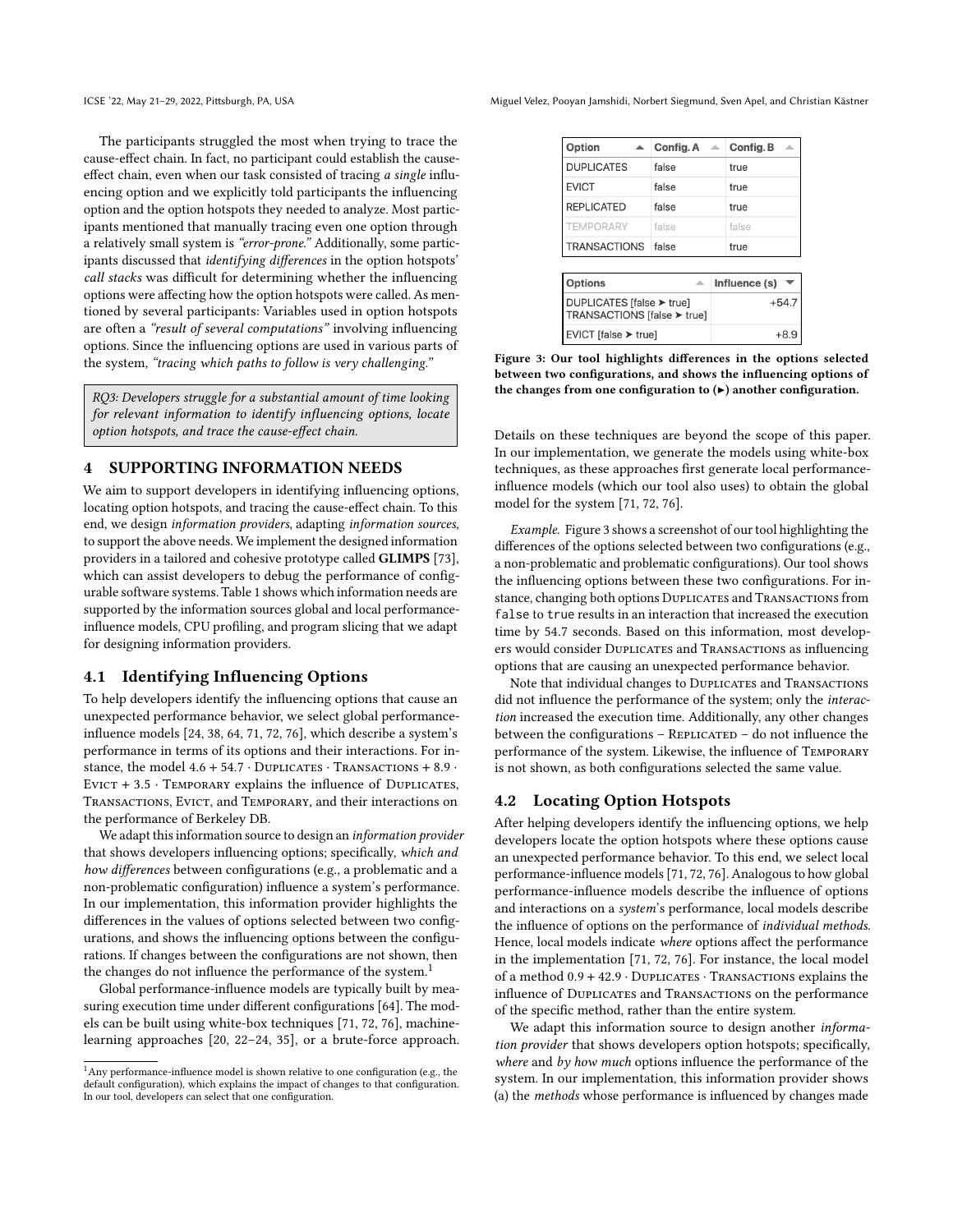<span id="page-6-1"></span>

| <b>Influenced Hot Spot</b> | $\triangle$ Influence (s) |
|----------------------------|---------------------------|
| Cursor.put()               | $+42.9$                   |
| FileManager.read()         | $+10.3$                   |
| Internal.serialize()       | $+1.5$                    |

Figure 4: Our tool shows option hotspots affected by influencing options, as well as the influence on performance in each method.

between configurations (e.g., a problematic and a non-problematic configuration) and (b) the influence of the changes on each method's performance.[2](#page-6-0)

Local performance-influence models are usually built with whitebox approaches as by-products of global models [\[71,](#page-12-16) [72,](#page-12-17) [76\]](#page-12-18). In our implementation, we generate local models using these approaches.

Example. Figure [4](#page-6-1) shows as screenshot of our tool indicating the option hotspots where the influencing options DUPLICATES and TRANSACTIONS affect the system's performance. Note that the influence on all methods equals the influence in the entire system (see Figure [3\)](#page-5-1). Based on this information, most developers would consider Cursor.put as an option hotspot; the location where the effect of the influencing options is observed.

## 4.3 Tracing the Cause-Effect Chain

After helping developers identify the influencing options and locate the option hotspots, we help developers trace the cause-effect chain. To this end, we select CPU profiling and program slicing.

4.3.1 CPU Profiling. We select CPU profiling to collect the hotspot view of the problematic configuration and a non-problematic configuration. The hotspot view is the inverse of a call tree: A list of all methods sorted by their total execution time, cumulated from all different call stacks, and with back traces that show how the methods were called.

We adapt this information source to design another *informa*tion provider that helps developers trace the cause-effect chain; specifically, compare the hotspot view of two configurations (e.g., a non-problematic and a problematic configuration) to help developers determine whether the influencing options affect how option hotspots are called. In our implementation, this information provider highlights differences in the option hotspots' execution time and call stacks.<sup>[3](#page-6-2)</sup>

CPU profiles can be collected with most off-the-shelf profilers. White-box approaches that build global and local performanceinfluence models collect these profiles [\[71,](#page-12-16) [72,](#page-12-17) [76\]](#page-12-18). In our implementation, we use the CPU profiles collected by these approaches.

Example. Figure [5](#page-6-3) shows a screenshot of our tool, which helps developers trace the cause-effect chain by highlighting differences in the option hotspots' execution time and call stacks based on the influencing options DUPLICATES and TRANSACTIONS. For instance, the changes increased Cursor.put's execution time, but did not affect how the method was called. By contrast, FileManager. read is only executed under the problematic configuration. This information can

<span id="page-6-3"></span>

| <b>Hot Spot</b>      | Config. A       | Config. B |
|----------------------|-----------------|-----------|
| Cursor.put()         | 1.5             | 44.4      |
| Main.main()          | 1.5             | 44.4      |
| FileManager.read()   | <b>No entry</b> | 10.3      |
| H Env.newImpl()      | <b>No entry</b> | 10.3      |
| Internal.serialize() | 0.3             | 1.8       |

Figure 5: Our tool helps developers trace the cause-effect chain by highlighting the differences in the option hotspots' execution time and call stacks affected by influencing options. While the call stacks of **Cursor.put** are the same under both configurations, **FileManager.read** is only called under the second configuration.

<span id="page-6-4"></span>

Figure 6: Our tool helps developers trace the cause-effect chain by displaying a method-level dependence graph from the method where the influencing options are first loaded into the system (green box) to and option hotspot (red box). Other relevant methods are shown in brown boxes. When clicking on a box, GLIMPS opens the file with the method and highlights the statements of the slice. The position of the nodes in the graph (left to right and top to bottom) does not represent the order of execution of methods.

help developers understand how the influencing options are used in the implementation to affect the option hotspots's performance.

4.3.2 Program Slicing. We select program slicing [\[40,](#page-11-41) [77,](#page-12-20) [80,](#page-12-30) [86\]](#page-12-2); an approach to compute relevant fragments of a system based on a criterion. Several debugging tools have been implemented on top of program slicers [\[17,](#page-11-42) [37,](#page-11-27) [42,](#page-11-28) [80\]](#page-12-30) to help developers narrow down relevant parts of a system where developers should focus their debugging efforts.

We adapt this information source to design another information provider that helps developers trace the cause-effect chain; specifically, tracking how influencing options are used in the implementation to directly and indirectly influence the performance of option hotspots. In our implementation, this information provider slices (chops) a system from where influencing options are first loaded into the system to the option hotspots, and shows (a) a method-level dependence graph and (b) highlighted statements of the slice in the source code.

Example. Figure [6](#page-6-4) shows a screenshot of our tool, which helps developers trace the cause-effect chain by showing a method-level

<span id="page-6-0"></span> $^2$  Our tool also allows developers to select a single configuration to analyze individual local performance-influence models.

<span id="page-6-2"></span><sup>&</sup>lt;sup>3</sup>Our tool also allows developers to analyze the CPU profile of one configuration.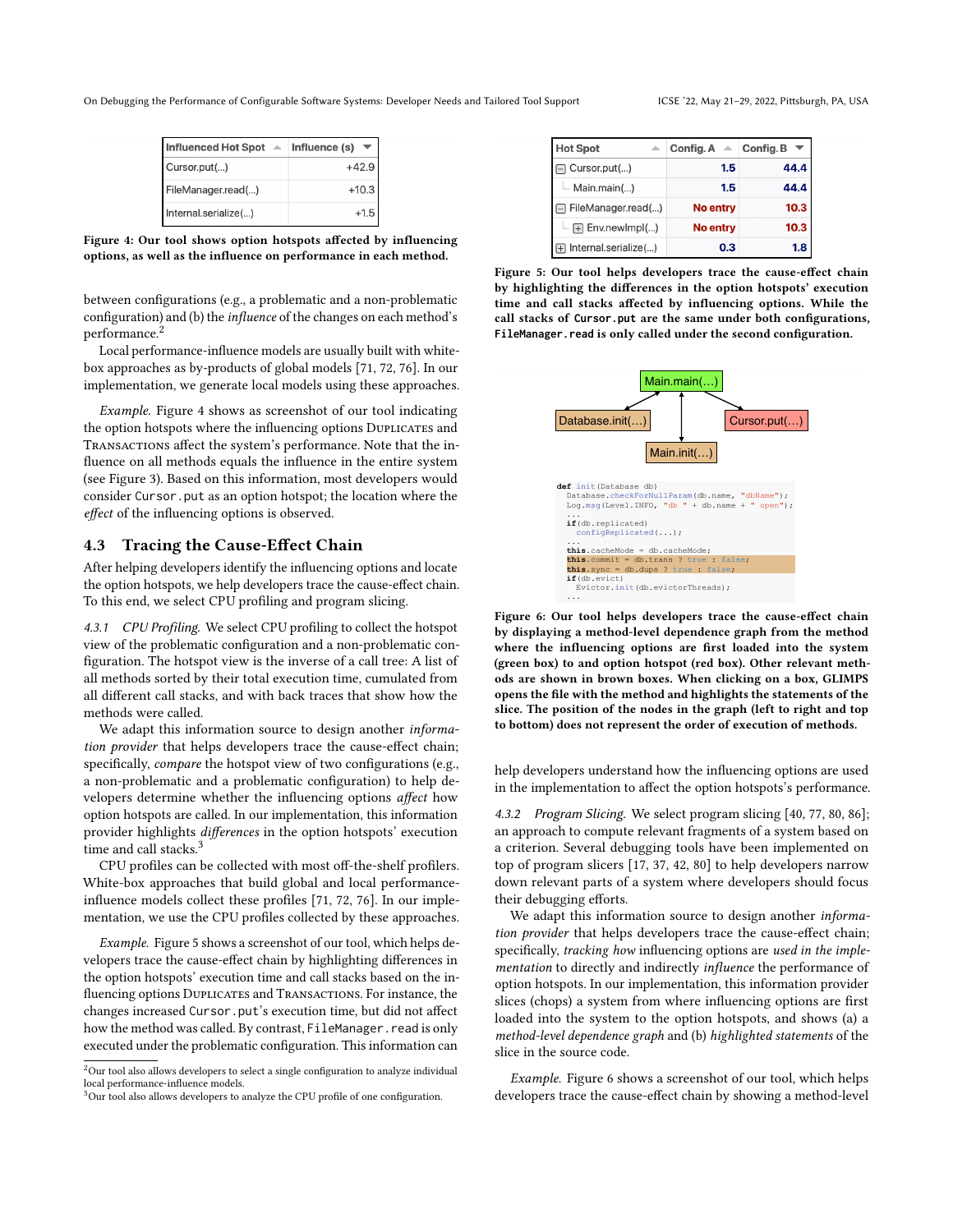ICSE '22, May 21–29, 2022, Pittsburgh, PA, USA Miguel Velez, Pooyan Jamshidi, Norbert Siegmund, Sven Apel, and Christian Kästner

dependence graph from the main method, in which the influencing options DUPLICATES and TRANSACTIONS are first loaded into the system, to the option hotspot Cursor.put. The graph can help developers track dependences across methods in the system. When clicking on a method on the graph, our implementation opens the file with the method and highlights the statements in the slice, such as in Figure [6.](#page-6-4) The highlighted statements can help developers trace the cause-effect chain by tracking how influencing options are used in the implementation to directly and indirectly cause an unexpected performance behavior in option hotspots.

### 4.4 Implementation

We implemented the information providers in a Visual Studio Code extension called GLIMPS [\[73\]](#page-12-29). Our prototype adapts global and local performance-influence models, CPU profiles, and a program slicer. The first three items are collected prior to debugging, using an infrastructure where developers configure and run the system. Subsequently, developers use GLIMPS to identify influencing options, locate option hotspots, and trace the cause-effect chain.

GLIMPS is agnostic to the information sources used to adapt and implement information providers. In fact, GLIMPS is entirely built on existing infrastructure of information sources for global and local performance-influence modeling, CPU profiling, and program slicing. The novelty to GLIMPS is in the design and integration of information providers, from multiple information sources, into a cohesive infrastructure and user interface, which can help developers debug the performance of configurable software systems.

Our implementation uses Comprex [\[72\]](#page-12-17) to build the global and local performance-influence models and uses JProfiler [\[15\]](#page-11-13) to collect the CPU profiles.

Ideally, we would slice the program dynamically, as we are analyzing a system's dynamic behavior and to avoid approximations in the results. However, after exploring various dynamic and static slicing research tools, we settled on the state-of-the-art static slicer provided by JOANA [\[19\]](#page-11-43), as it is the most mature option. Our implementation uses JOANA to slice the system from influencing options to option hotspots, using a fixed-point chopper algorithm, which first computes a backward slice from the option hotspots, and then computes a forward slice, on the backward slice, from the influencing options [\[18\]](#page-11-44). For scalability and to reduce approximations, we modified JOANA to consider code coverage under the problematic and a non-problematic configurations.

## 5 EVALUATING USEFULNESS OF INFORMATION PROVIDERS

We evaluate the usefulness of our designed information providers to help developers debug the performance of configurable software systems. Specifically, we answer the following research question:

## RQ4: To what extent do the designed information providers help developers debug the performance of configurable software systems?

We answer this research question with two user studies using different designs. We first evaluate the extent that our designed information providers support the information needs that we identified in our exploratory study. To this end, we conduct a validation study,

in which we ask the participants of our exploratory study to debug a comparable unexpected performance behavior using GLIMPS on the same subject system (Sec [5.1\)](#page-7-0). Afterwards, we replicate the study, intentionally varying some aspects of the designs (theoretical replication [\[34,](#page-11-45) [63\]](#page-12-31)), to evaluate to which extent our information providers generalize for a more complex task with an interaction in a larger system. Specifically, we conduct a confirmatory study, in which we ask a new set of participants to debug a more complex task on a more complex subject system (Sec [5.2\)](#page-8-0). The validation and confirmatory studies, together, provide evidence that our information providers help developers debug the performance of complex configurable software systems because the information providers support the information needs that developers have in this process.

# <span id="page-7-0"></span>5.1 Validating Usefulness of Information Providers

We first conducted a validation study to evaluate the extent that the designed information providers support the information needs that we identified in our exploratory study.

### 5.1.1 Method

Study design. We invited the participants from our exploratory study, after 5 months, to solve another problem in the same system, but now with the help of our information providers. This design can be considered as a within-subject study, where subjects perform tasks both in the control and in the treatment condition: Specifically, we consider our exploratory study as the control condition, in which participants debugged a system without GLIMPS, and consider the new study as the treatment condition, in which participants debug a comparable performance issue for 50 minutes in the same subject system with GLIMPS. Similar to the exploratory study, we use think-aloud protocol [\[31\]](#page-11-35) to identify whether our information providers actually support the information needs that developers have when debugging the performance of the subject system.

Prior to the task, participants worked on a warm-up task for 20 minutes using GLIMPS. We tested the time for the warm-up task, as well as GLIMPS's design and implementation in a pilot study with 4 graduate students from our personal network.

After the task, we conducted a brief semi-structured interview to discuss the participants' experience in debugging the system, as well as the usefulness of the information providers, and to contrast their experience to debugging without the information providers.

Due to the COVID-19 pandemic, we conducted the studies remotely over Zoom. Participants used Visual Studio Code through their preferred Web browser. The IDE was running on a remote server and was configured with GLIMPS. We asked participants to share their screen. With the participants' permission, we recorded audio and video of the sessions for subsequent analysis.

Task and subject system. We prepared a comparable, but different, debugging task to the task in our exploratory study. Similar to the exploratory study, the task involved a user-defined configuration in Density Converter that spends an excessive amount of time executing. We introduced a bug caused by the incorrect implementation of one option (the system was using a larger scale of the input image instead of using a fraction). Participants were asked to identify and explain which and how options caused the unexpected performance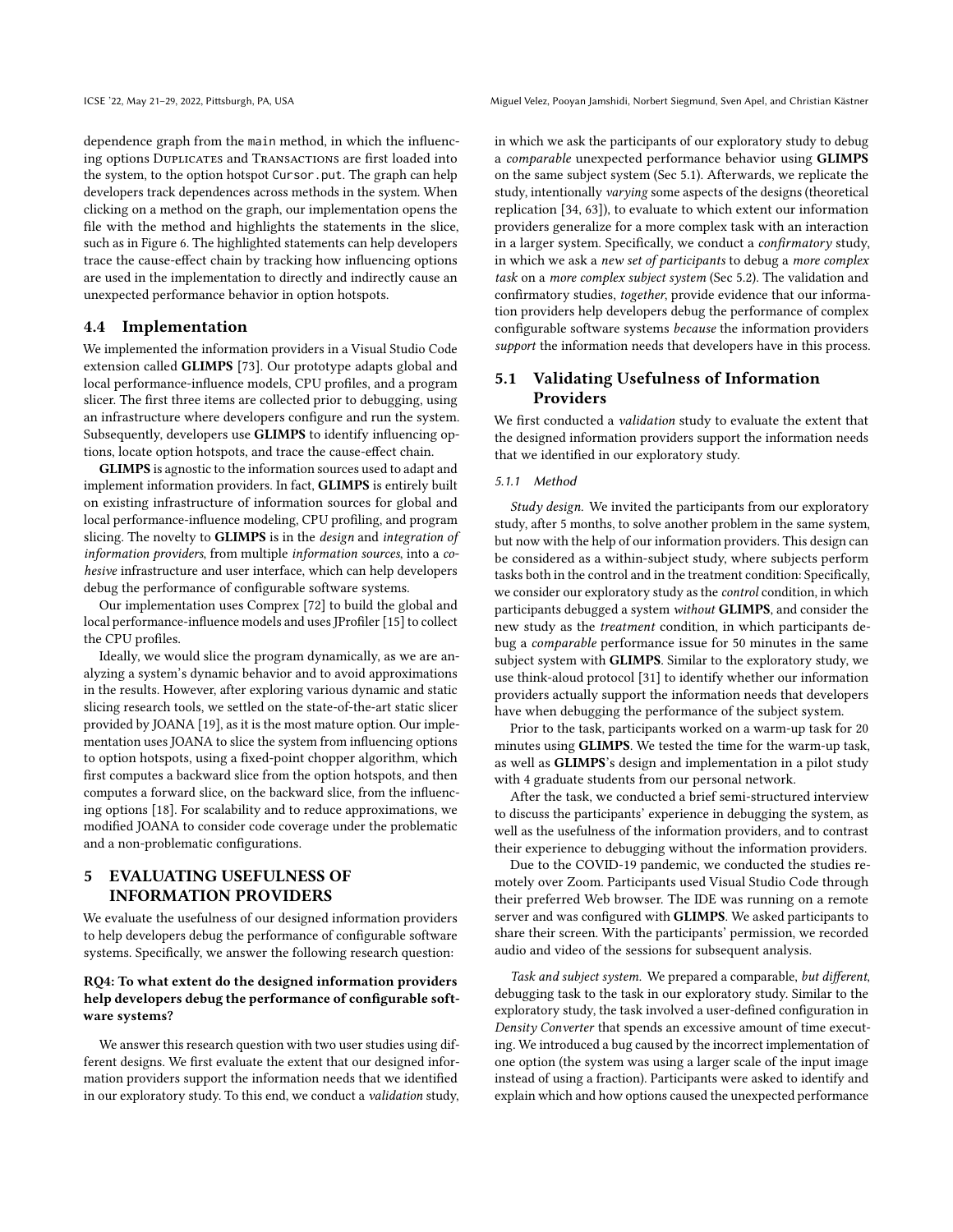behavior. In contrast to the exploratory study, the user-defined configuration, bug, and problematic option, were different.

Participants. We invited the participants from our exploratory study to work on our task. After conducting the study with 8 participants, we observed a massive effect size between debugging with and without our information providers (correctly debugging within 19 minutes compared to failing after 50 minutes, see Sec. [5.1.2\)](#page-8-1). Hence, we did not invite the remaining participants.

Analysis. We analyzed and compared transcripts of the audio and video recordings of the exploratory and validation studies to measure the time participants spend working on the task and their success rates. Based on our exploratory study, participants were required to identify influencing options, locate option hotspots, and trace the cause-effect chain to correctly debug the system. We also analyzed the interviews using standard qualitative research methods [\[61\]](#page-12-28). The first author conducted the study and analyzed the sessions independently, summarizing observations, discussions, and trends during the task and interviews. All authors met weekly to discuss the observations.

Threats to Validity and Credibility. We invited the same participants and use the same subject system as in our exploratory study. Such a design might only validate the information needs when debugging performance in the selected subject system. Additionally, the exploratory and validation studies were conducted 5 months apart, which might result in learning effects that help participants in the latter study. Furthermore, there is the threat that the task in the validation study is simpler. While our later study varies these aspects to observe whether our solutions generalize to other tasks, generalizations about our results should be done with care.

#### <span id="page-8-1"></span>5.1.2 Results

RQ4: Validating Usefulness of Information Providers. Figure [7](#page-8-2) shows the time that each participant spent looking for each piece of information while debugging the performance of Density Converter with (treatment) and without (control) GLIMPS. Overall, all participants who used our information providers identified the influencing options, located option hotspots, and traced the cause-effect chain, and correctly explained the root cause of the performance issue in less than 19 minutes. By contrast, the 8 participants could debug the unexpected behavior without our information providers in 50 minutes, when they struggled to find relevant information.<sup>[4](#page-8-3)</sup>

All 8 participants who used our information providers identified the influencing options and located the option hotspots in a few minutes. Afterwards, all participants traced the cause-effect chain and explained how the influencing options caused the unexpected performance behavior in the option hotspots.

When these 8 participants did not use our information providers, no participant found a single piece of information in the same timeframe as they did when using our information providers. In fact,

<span id="page-8-2"></span>

Figure 7: Time looking for each piece of information when debugging performance with and without GLIMPS. The first 8 participants who did not use GLIMPS are the same participants who used our tool. The data for the other participants who did not use GLIMPS is included for reference.

during a 25-minute window, only 3 participants found the influencing options, and no participant found any option hotspots. Furthermore, as described in our exploratory study, even when we explicitly told participants (a) the one influencing option that was causing the unexpected performance behavior and (b) the option hotspots whose execution times drastically increased as a result of the problematic option, no participant could trace the cause-effect chain and find the root cause of the unexpected behavior within 25 minutes.

After completing the task, the participants discussed how the information providers helped them debug the performance of the system, and contrasted their experience to debugging without our tool. All participants mentioned that the information providers helped them obtain relevant information for debugging. The consensus was that the information providers "helped me focus on the relevant parts of the system" to debug the unexpected performance behavior. The participants contrasted this experience to the struggles that they faced when debugging without our tool. In particular, some participants remembered "being lost" on what methods to follow or knowing "which parts of the program are relevant."

RQ4: The validation study provides evidence that the designed information providers support the information needs that we identified in our exploratory study. Specifically, the information providers support developers' needs to (a) identify influencing options, (b) locate option hotspots, and (c) trace the cause-effect chain.

# <span id="page-8-0"></span>5.2 Confirming Usefulness of Information **Providers**

After validating that our information providers support the information needs that we identified, we conducted a confirmatory study to evaluate the extent that the information providers can potentially generalize to support the information needs of debugging the performance of complex configurable software systems.

<span id="page-8-3"></span> ${}^{4}\mathrm{We}$  did not conduct a statistical significance test, since comparing completion rates is obvious: All participants correctly debugged with our tool, but no participants correctly debugged without our tool; comparing completion times cannot be done since nobody completed the task without our tool.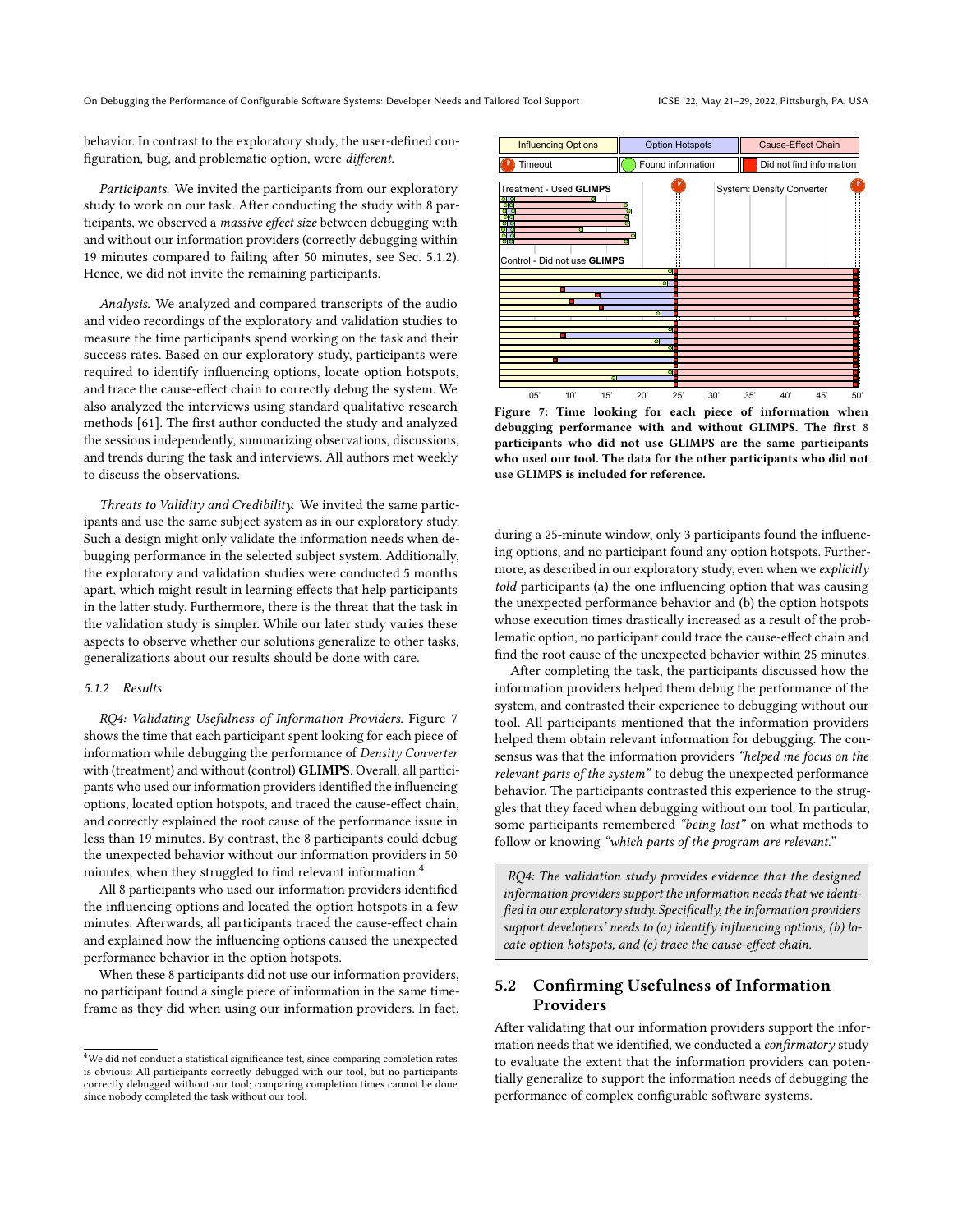#### 5.2.1 Method

Study design. We replicated the validation study, intentionally varying some aspects of the designs: We used a between-subject design where we ask a new set of participants to debug a more complex task on a more complex subject system, all working on the same task but using different tool support. With these variations, we evaluate that the results and massive effect size in our previous studies are not due to, for example, a simpler task or learning effects, but rather, that the information providers help developers debug the performance of complex configurable software systems, because the information providers support the needs that developers have in this process.

As in our prior study, we conducted the confirmatory study using a think-aloud protocol [\[31\]](#page-11-35), to compare how two new sets of participants debug the performance of a complex configurable software system using different tool support in 60 minutes. The treatment group used GLIMPS, while the control group used a simple plugin, which profiles and provides the execution time of the system under any configuration. This information is the same that we gave participants in our exploratory study using a Wizard of Oz approach. For this confirmatory study, however, we did not use a Wizard of Oz approach, as we wanted both groups to access information for debugging using a tool and the same IDE.

Similar to our prior study, participants worked on a warm-up task for 20 minutes using either GLIMPS or the simple plugin to learn how to use the information providers or the components that provided performance behavior information, respectively. We tested the simple plugin's design and implementation in a pilot study with 4 graduate students from our personal network.

As in our prior study, we conducted a brief semi-structured interview, after the task, to discuss the participants' experience in debugging the system. In particular, we asked participants in the treatment group about the usefulness of the information providers and whether there was additional information that they would like to have in the debugging process. Similarly, we asked participants in the control group for the information that they would like to have when debugging the performance of configurable software systems.

Due to the COVID-19 pandemic, we conducted the studies remotely over Zoom. Participants used Visual Studio Code through their preferred Web browser, which was running on a remote server and was configured with GLIMPS and the simple plugin. We asked participants to share their screen. With the participants' permission, we recorded audio and video of the sessions for subsequent analysis.

Task and subject system. We prepared a more complex performance debugging task for a more complex configurable software system than the task and subject system in our exploratory and validation studies. Similar to the prior studies, the task involved a user-defined configuration that spends an excessive amount of time executing. Participants were asked to identify and explain which and how options caused the unexpected performance behavior. In contrast to the previous studies, we introduced a bug caused by the incorrect implementation of an interaction of two options (The system spent a long time inserting duplicate data using transactions). We selected Berkeley DB as the subject system for the following

ICSE '22, May 21–29, 2022, Pittsburgh, PA, USA Miguel Velez, Pooyan Jamshidi, Norbert Siegmund, Sven Apel, and Christian Kästner

reasons: (1) the system is implemented in Java, is open source, and is more complex than Density Converter (over 150K SLOC and over 30 binary and non-binary options) and (2) the system has a complex performance behavior (execution time ranges from a couple of seconds to a few minutes, depending on the configuration).

Participants. We recruited 12 graduate students, independent of our exploratory and validation studies, with extensive experience analyzing the performance of configurable Java systems.

When determining the number of participants for the control group, we made some ethical considerations, while also ensuring that we obtain reliable results. In our exploratory study, we observed 19 experienced researchers and professional software engineers who could not debug the performance of a medium-sized system with a performance bug caused by a single option within 50 minutes (see Figure [7\)](#page-8-2). With Berkeley DB, we want to observe how participants debug the performance of a more complex system; a significantly larger system, in terms of SLOC and configuration space size, in which the unexpected behavior is caused by an interaction of two options. Based on (a) the fact that we have strong empirical evidence that debugging the performance of configurable software systems without relevant information is frustrating and is highly likely to not be completed under 60 minutes and (b) the massive effect size in our validation study between debugging with and without our information providers, we decided to minimize the number of participants that we expect to struggle and fail to complete the task, while still having a reasonable number participants in the control group.

Ultimately, we randomly assigned 4 out of the 12 participants to the control group, making sure to balance the groups in terms of the participants' debugging experience: The median programming experience for both groups is 6 years, a median of 3.5 years in Java, a median of 2.2 years of performance analysis experience, and a median of 2.7 years working with configurable software systems.

Analysis. We analyzed transcripts of the audio and video recordings to measure the time participants spend working on the task and their success rates. Based on our exploratory and validation studies, participants needed to identify influencing options, locate option hotspots, and trace the cause-effect chain to successfully debug the system. Additionally, we analyzed the interviews using standard qualitative research methods [\[61\]](#page-12-28). The first author conducted the study and analyzed the sessions independently, summarizing observations, discussions, and trends during the debugging task and the interviews. All authors met weekly to discuss the observations.

Threats to Validity and Credibility. While we aimed to increase the complexity of the performance debugging task, readers should be careful when generalizing our results to other complex systems.

Our control group consisted of 4 participants. As argued previously, we did not recruit more participants due to the struggles that we observed in our exploratory study on a simpler system and the massive effect size in our validation study between debugging with and without our information providers. Nevertheless, readers should be careful when generalizing our results.

While the control group had access to the IDE's debugger and used a simple plugin, we might obtain different results if the participants had used other debugging tools and techniques.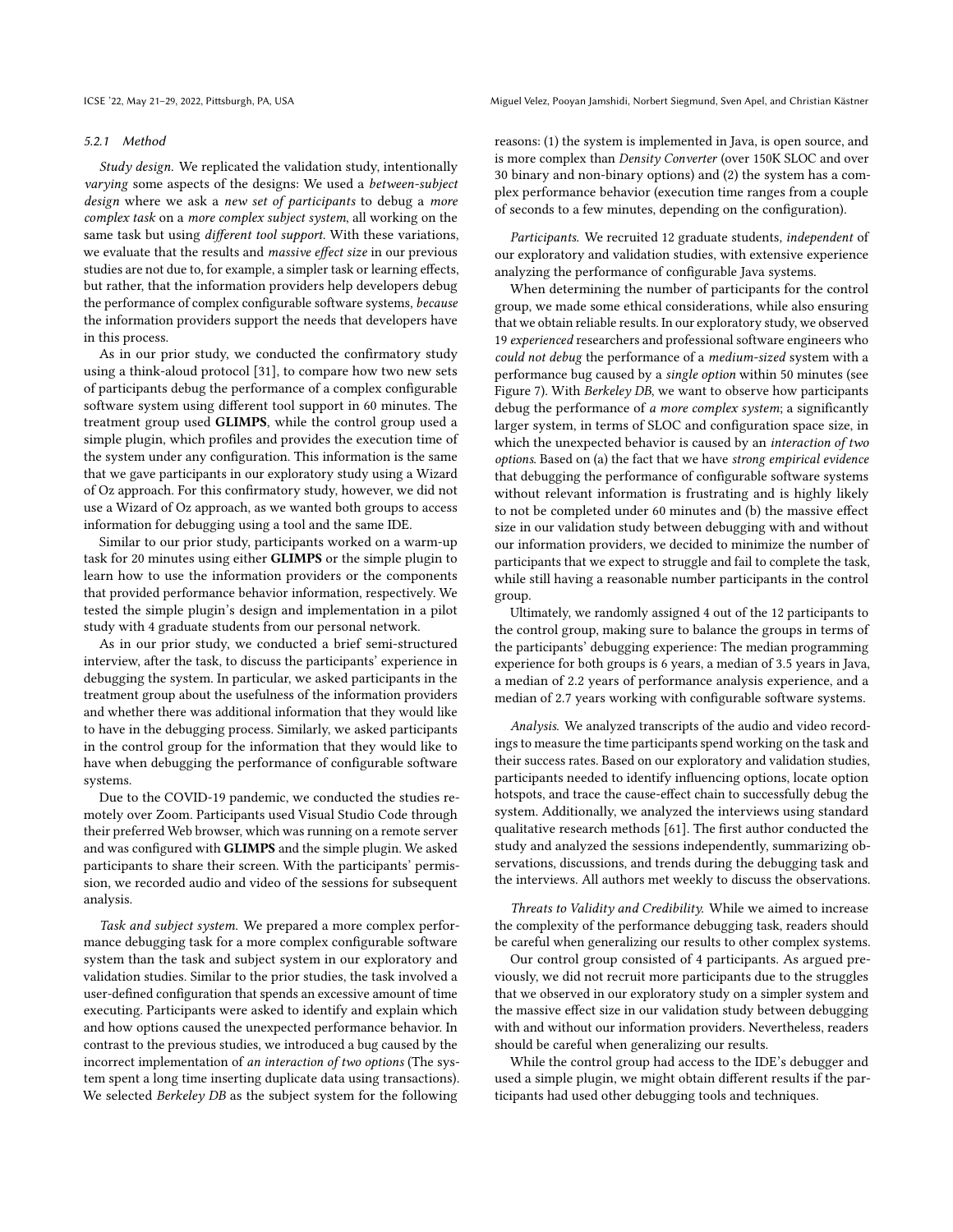On Debugging the Performance of Configurable Software Systems: Developer Needs and Tailored Tool Support ICSE '22, May 21–29, 2022, Pittsburgh, PA, USA

<span id="page-10-11"></span>

Figure 8: Time looking for each piece of information when debugging performance with different tool support.

#### 5.2.2 Results

RQ4: Confirming Usefulness of Information Providers. Figure [8](#page-10-11) shows the time each participant spent looking for each piece of information while debugging the performance of Berkeley DB with GLIMPS (treatment) and the simple plugin (control). Similar to our validation study, all participants who used our information providers identified the influencing options, located the option hotspots, and traced the cause-effect chain in less than 25 minutes. By contrast, the participants who did not use our information providers struggled for 60 minutes and could not debug the system.<sup>[5](#page-10-12)</sup>

While working on the task, we observed the participants in the treatment group looking for the same information as in Table [1](#page-4-0) and using our information providers similarly to the participants in the validation study to find information to debug the subject system. Likewise, the participants in the control group struggled while performing the same activities as those listed in Table [1](#page-4-0) when trying to identify the influencing options and locate the option hotspots.

After working on the task, all participants discussed their experience in debugging the performance of the system using tool support. Similar to the discussion in our validation study, all participants in the treatment group commented how the information providers helped them identify influencing options, locate option hotspots, and trace the cause-effect chain. Likewise, the participants who used the simple plugin described similar struggles and barriers as those mentioned in our exploratory study. All participants in this group mentioned that identifying the influencing options that cause the expected behavior is "difficult" and locating the option hotspots is "challenging." However, none of the participants in this group commented on tracing the cause-effect chain, as they never got to that point in the debugging process.

RQ4: The confirmatory study provides evidence that the designed information providers help developers debug the performance of complex configurable software systems because the information providers support the needs that developers have in this process.

## 6 CONCLUSION

We identified the information needs - influencing options, option hotspots, and cause-effect chain - that developers have when debugging the performance of configurable software systems. Subsequently, we designed and implemented information providers, adapted from global and local performance-influence models, CPU profiling, and program slicing, that support the above needs. Two user studies, with a total of 20 developers, validate and confirm that our designed information providers help developers debug the performance of complex configurable software systems.

## 7 ACKNOWLEDGMENTS

We want to thank James Herbsleb, for his guidance on conducting a Wizard of Oz experiment, Thomas LaToza, for his advice on how to analyze and code sessions, and Rohan Padhye, Janet Siegmund, and Bogdan Vasilescu, for their feedback on the design of our confirmatory user study. This work was supported in part by the NSF (Awards 2007202, 2038080, and 2107463), NASA (Awards 80NSSC20K1720 and 521418-SC), the Software Engineering Institute, the German Research Foundation (SI 2171/2, SI 2171/3-1, and AP 206/11-1, and Grant 389792660 as part of TRR 248 – CPEC), and the German Federal Ministry of Education and Research (AgileAI: 01IS19059A and 01IS18026B) by funding the competence center for Big Data and AI "ScaDS.AI Dresden/Leipzig".

## REFERENCES

- <span id="page-10-10"></span>[1] Iago Abal, Jean Melo, Ştefan Stănciulescu, Claus Brabrand, Márcio Ribeiro, and Andrzej Wąsowski. 2018. Variability Bugs in Highly Configurable Systems: A Qualitative Analysis. ACM Trans. Softw. Eng. Methodol. (TOSEM) 26, 3, Article 10 (Jan. 2018), 34 pages.
- <span id="page-10-4"></span>[2] Andrea Adamoli and Matthias Hauswirth. 2010. Trevis: A Context Tree Visualization and Analysis Framework and Its Use for Classifying Performance Failure Reports. In Proc. Int'l Symposium Software Visualization (SOFTVIS) (Salt Lake City, UT, USA). ACM, New York, NY, USA, 73–82.
- <span id="page-10-7"></span>[3] Hiralal Agrawal and Joseph R Horgan. 1990. Dynamic Program Slicing. ACM SIGPlan Notices 25, 6 (1990), 246–256.
- <span id="page-10-3"></span>[4] Mohammad Mejbah ul Alam, Tongping Liu, Guangming Zeng, and Abdullah Muzahid. 2017. SyncPerf: Categorizing, Detecting, and Diagnosing Synchronization Performance Bugs. In Proc. European Conference on Computer Systems (EuroSys) (Belgrade, Serbia). ACM, New York, NY, USA, 298–313.
- <span id="page-10-8"></span>[5] David Andrzejewski, Anne Mulhern, Ben Liblit, and Xiaojin Zhu. 2007. Statistical Debugging Using Latent Topic Models. In Proc. European Conf. Machine Learning (Warsaw, Poland). Springer-Verlag, Berlin, Heidelberg, 6–17.
- <span id="page-10-5"></span>[6] Cor-Paul Bezemer, J.A. Pouwelse, and Brendan Gregg. 2015. Understanding Software Performance Regressions Using Differential Flame Graphs. In Int'l Conf. Software Analysis, Evolution, and Reengineering (SANER) (Montreal, Canada). IEEE, Los Alamitos, CA, USA, 535–539.
- <span id="page-10-6"></span>[7] James Bornholt and Emina Torlak. 2018. Finding Code That Explodes Under Symbolic Evaluation. Proc. Int'l Conf. Object-Oriented Programming, Systems, Languages and Applications (OOPSLA) 2, Article 149 (Oct. 2018), 26 pages.
- <span id="page-10-0"></span>Silvia Breu, Rahul Premraj, Jonathan Sillito, and Thomas Zimmermann. 2010. Information Needs in Bug Reports: Improving Cooperation between Developers and Users. In Proc. Conf. Computer Supported Cooperative Work (CSCW) (Savannah, GA, USA). ACM, New York, NY, USA, 301–310.
- <span id="page-10-9"></span>[9] Brian Burg, Richard Bailey, Andrew J. Ko, and Michael D. Ernst. 2013. Interactive Record/Replay for Web Application Debugging. In Proc. Symposium User Interface Software and Technology (UIST) (St. Andrews, Scotland, United Kingdom). ACM, New York, NY, USA, 473–484.
- <span id="page-10-2"></span>[10] Pablo De Oliveira Castro, Chadi Akel, Eric Petit, Mihail Popov, and William Jalby. 2015. CERE: LLVM-Based Codelet Extractor and REplayer for Piecewise Benchmarking and Optimization. ACM Trans. Archit. Code Optim. (TACO) 12, 1, Article 6 (April 2015), 24 pages.
- <span id="page-10-1"></span>[11] Oscar Chaparro, Jing Lu, Fiorella Zampetti, Laura Moreno, Massimiliano Di Penta, Andrian Marcus, Gabriele Bavota, and Vincent Ng. 2017. Detecting Missing Information in Bug Descriptions. In Proc. Europ. Software Engineering Conf. Foundations of Software Engineering (ESEC/FSE) (Paderborn, Germany). ACM, New York, NY, USA, 396–407.

<span id="page-10-12"></span><sup>5</sup>Again, we did not conduct a statistical significance test, since comparing completion rates is obvious: All participants in the treatment group correctly debugged the system, but no participant in the control group did; comparing completion times cannot be done since nobody in the control group completed the task.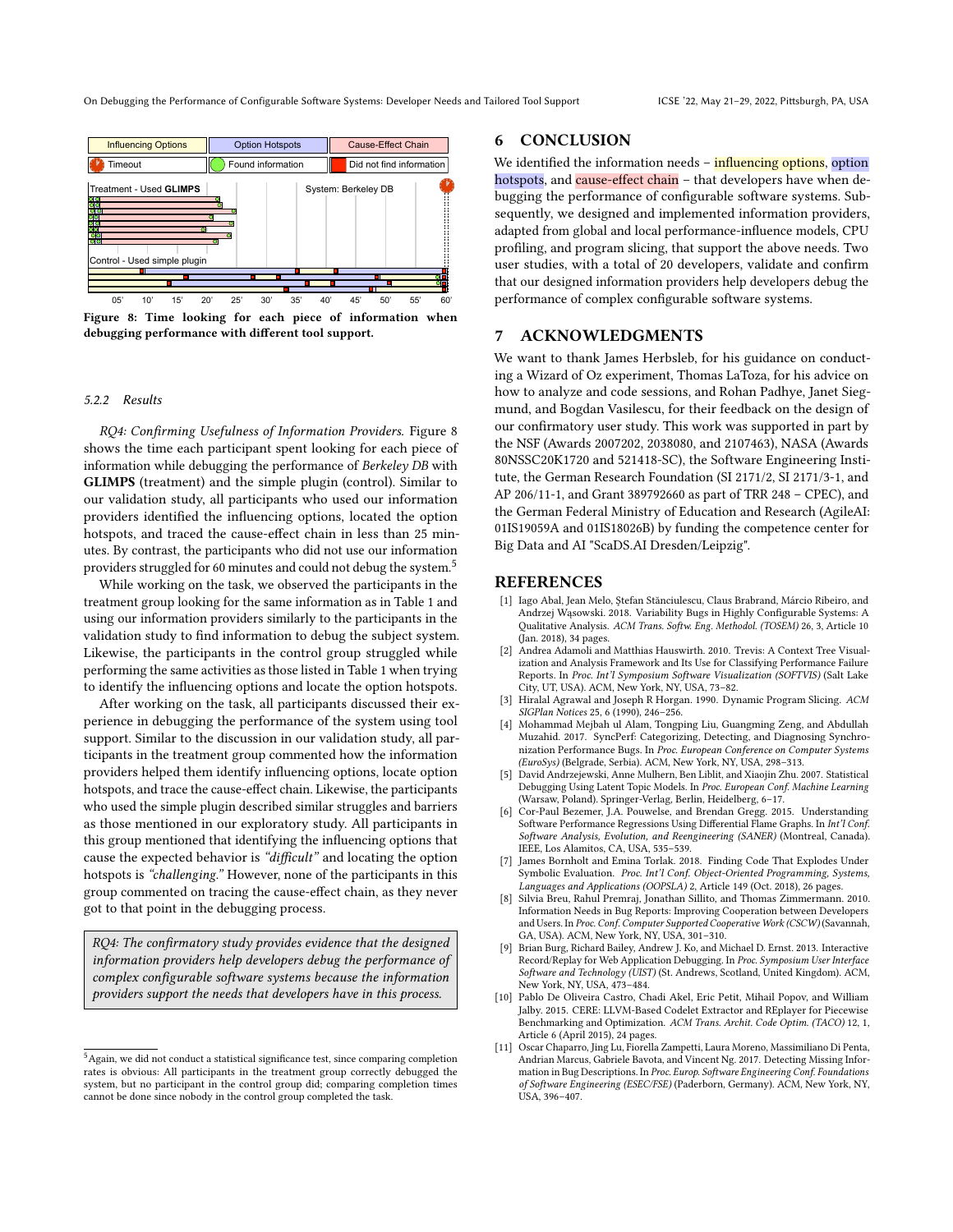- <span id="page-11-10"></span>[12] Jürgen Cito, Philipp Leitner, Christian Bosshard, Markus Knecht, Genc Mazlami, and Harald C. Gall. 2018. PerformanceHat: Augmenting Source Code with Runtime Performance Traces in the IDE. In Proc. Int'l Conf. Software Engineering: Companion Proceeedings (Gothenburg, Sweden). ACM, New York, NY, USA, 41– 44.
- <span id="page-11-11"></span>[13] Charlie Curtsinger and Emery D. Berger. 2016. COZ: Finding Code that Counts with Causal Profiling. In USENIX Annual Technical Conference (ATC). USENIX Association, Denver, CO, USA, 184–197.
- <span id="page-11-36"></span>[14] Nils Dahlbäck, Arne Jönsson, and Lars Ahrenberg. 1993. Wizard of Oz Studies—Why and How. Knowledge-Based Systems 6, 4 (1993), 258–266.
- <span id="page-11-13"></span>[15] EJ-technologies. 2019. JProfiler 10. EJ-technologies. Retrieved December 10, 2019 from<https://www.ej-technologies.com/products/jprofiler/overview.html>
- <span id="page-11-24"></span>[16] Tayba Farooqui, Tauseef Rana, and Fakeeha Jafari. 2019. Impact of Human-Centered Design Process (HCDP) on Software Development Process. In Int'l Conf. Communication, Computing and Digital systems (C-CODE) (Islamabad, Pakistan). IEEE, Los Alamitos, CA, USA, 110–114.
- <span id="page-11-42"></span>[17] Xiaoqin Fu, Haipeng Cai, and Li Li. 2020. Dads: Dynamic Slicing Continuously-Running Distributed Programs with Budget Constraints. In Proc. Int'l Symp. Foundations of Software Engineering (FSE) (Virtual Event, USA). ACM, New York, NY, USA, 1566–1570.
- <span id="page-11-44"></span>[18] Dennis Giffhorn. 2011. Advanced Chopping of Sequential and Concurrent Programs. Software Quality Journal 19, 2 (2011), 239–294.
- <span id="page-11-43"></span>[19] Jürgen Graf, Martin Hecker, and Martin Mohr. 2012. Using JOANA for Information Flow Control in Java Programs - A Practical Guide. Technical Report 24. Karlsruhe Institute of Technology.
- <span id="page-11-39"></span>[20] Alexander Grebhahn, Norbert Siegmund, and Sven Apel. 2019. Predicting Performance of Software Configurations: There is no Silver Bullet. arXiv[:1911.12643](https://arxiv.org/abs/1911.12643) [cs.SE]
- <span id="page-11-12"></span>[21] Brendan Gregg. 2016. The Flame Graph. Commun. ACM 59, 6 (May 2016), 48–57.
- <span id="page-11-32"></span>[22] Jianmei Guo, Krzysztof Czarnecki, Sven Apel, Norbert Siegmund, and Andrzej Wąsowski. 2013. Variability-Aware Performance Prediction: A Statistical Learning Approach. In Proc. Int'l Conf. Automated Software Engineering (ASE) (Silicon Valley, CA, USA). ACM, New York, NY, USA, 301–311.
- [23] Huong Ha and Hongyu Zhang. 2019. DeepPerf: Performance Prediction for Configurable Software with Deep Sparse Neural Network. In Proc. Int'l Conf. Software Engineering (ICSE) (Montreal, Quebec, Canada). IEEE, Los Alamitos, CA, USA, 1095–1106.
- <span id="page-11-21"></span>[24] H. Ha and H. Zhang. 2019. Performance-Influence Model for Highly Configurable Software with Fourier Learning and Lasso Regression. In Proc. Int'l Conf. Software Maintance and Evolution (ICSME). IEEE, Los Alamitos, CA, USA, 470–480.
- <span id="page-11-26"></span>[25] Shi Han, Yingnong Dang, Song Ge, Dongmei Zhang, and Tao Xie. 2012. Performance Debugging in the Large via Mining Millions of Stack Traces. In Proc. Int'l Conf. Software Engineering (ICSE) (Zurich, Switzerland). IEEE, Piscataway, NJ, USA, 145–155.
- <span id="page-11-0"></span>[26] Xue Han and Tingting Yu. 2016. An Empirical Study on Performance Bugs for Highly Configurable Software Systems. In Proc. Int'l Symposium Empirical Software Engineering and Measurement (ESEM) (Ciudad Real, Spain). ACM, New York, NY, USA, Article 23, 10 pages.
- <span id="page-11-6"></span>[27] Xue Han, Tingting Yu, and David Lo. 2018. PerfLearner: Learning from Bug Reports to Understand and Generate Performance Test Frames. In Proc. Int'l Conf. Automated Software Engineering (ASE) (Montpellier, France). ACM, New York, NY, USA, 17–28.
- <span id="page-11-30"></span>[28] Xue Han, Tingting Yu, and Michael Pradel. 2021. ConfProf: White-Box Performance Profiling of Configuration Options. In Proc. Int'l Conf. Performance Engineering (ICPE). ACM, New York, NY, USA, 1–8.
- <span id="page-11-8"></span>[29] Haochen He, Zhouyang Jia, Shanshan Li, Erci Xu, Tingting Yu, Yue Yu, Ji Wang, and Xiangke Liao. 2020. CP-Detector: Using Configuration-related Performance Properties to Expose Performance Bugs. In Proc. Int'l Conf. Automated Software Engineering (ASE). ACM, New York, NY, USA, 623–634.
- <span id="page-11-1"></span>[30] Md Shahriar Iqbal, Rahul Krishna, Mohammad Ali Javidian, Baishakhi Ray, and Pooyan Jamshidi. 2022. Unicorn: Reasoning about Configurable System Performance through the lens of Causality. In Proc. Conf. Computer Systems (EuroSys) (Rennes, France). ACM, New York, NY, USA.
- <span id="page-11-35"></span>[31] Riitta Jääskeläinen. 2010. Think-aloud protocol. John Benjamins Publishing Amsterdam/Philadelphia, Amsterdam. 371–374 pages.
- <span id="page-11-2"></span>[32] Guoliang Jin, Linhai Song, Xiaoming Shi, Joel Scherpelz, and Shan Lu. 2012. Understanding and Detecting Real-world Performance Bugs. In Proc. Conf. Programming Language Design and Implementation (PLDI) (Beijing, China). ACM, New York, NY, USA, 77–88.
- <span id="page-11-3"></span>[33] Milan Jovic, Andrea Adamoli, and Matthias Hauswirth. 2011. Catch Me If You Can: Performance Bug Detection in the Wild. In Proc. Int'l Conf. Object-Oriented Programming, Systems, Languages and Applications (OOPSLA) (Portland, Oregon, USA). ACM, New York, NY, USA, 155–170.
- <span id="page-11-45"></span>[34] Natalia Juristo and Omar S. Gómez. 2011. Replication of Software Engineering Experiments. Springer Berlin Heidelberg, Berlin, Heidelberg, 60–88.
- <span id="page-11-40"></span>[35] C. Kaltenecker, A. Grebhahn, N. Siegmund, and S. Apel. 2020. The Interplay of Sampling and Machine Learning for Software Performance Prediction. IEEE Software 37, 4 (2020), 58–66.

ICSE '22, May 21–29, 2022, Pittsburgh, PA, USA Miguel Velez, Pooyan Jamshidi, Norbert Siegmund, Sven Apel, and Christian Kästner

- <span id="page-11-31"></span>[36] Christian Kaltenecker, Alexander Grebhahn, Norbert Siegmund, Jianmei Guo, and Sven Apel. 2019. Distance-Based Sampling of Software Configuration Spaces. In Proc. Int'l Conf. Software Engineering (ICSE) (Montreal, Quebec, Canada). IEEE, Los Alamitos, CA, USA, 21–31.
- <span id="page-11-27"></span>[37] Andrew J. Ko and Brad A. Myers. 2004. Designing the Whyline: A Debugging Interface for Asking Questions about Program Behavior. In Proc. Conf Human Factors in Computing Systems (CHI) (Vienna, Austria). ACM, New York, NY, USA, 151–158.
- <span id="page-11-22"></span>[38] Sergiy Kolesnikov, Norbert Siegmund, Christian Kästner, Alexander Grebhahn, and Sven Apel. 2019. Tradeoffs in Modeling Performance of Highly Configurable Software Systems. Software and System Modeling (SoSyM) 18, 3 (2019), 2265–2283.
- <span id="page-11-23"></span>[39] Bogdan Korel and Janusz Laski. 1988. Dynamic Program Slicing. Information processing letters 29, 3 (1988), 155–163.
- <span id="page-11-41"></span>[40] Jens Krinke. 2003. Barrier Slicing and Chopping. In Int'l Workshop Source Code Analysis and Manipulation (SCAM). IEEE, Amsterdam, Netherlands, 81–87.
- <span id="page-11-7"></span>[41] Rahul Krishna, Md Shahriar Iqbal, Mohammad Ali Javidian, Baishakhi Ray, and Pooyan Jamshidi. 2020. CADET: A Systematic Method For Debugging Misconfigurations using Counterfactual Reasoning. arXiv[:2010.06061](https://arxiv.org/abs/2010.06061) [cs.SE]
- <span id="page-11-28"></span>[42] T. D. LaToza and B. A. Myers. 2011. Visualizing Call Graphs. In Symposium Visual Languages and Human-Centric Computing (VL/HCC). IEEE, Los Alamitos, CA, USA, 117–124.
- <span id="page-11-18"></span>[43] Chi Li, Shu Wang, Henry Hoffmann, and Shan Lu. 2020. Statically Inferring Performance Properties of Software Configurations. In Proc. European Conf. Computer Systems (EuroSys) (Heraklion, Greece). ACM, New York, NY, USA, Article 10, 10 pages.
- <span id="page-11-9"></span>[44] Ding Li, Yingjun Lyu, Jiaping Gui, and William G.J. Halfond. 2016. Automated Energy Optimization of HTTP Requests for Mobile Applications. In Proc. Int'l Conf. Software Engineering (ICSE) (Austin, TX, USA). ACM, New York, NY, USA, 249–260.
- <span id="page-11-19"></span>[45] Max Lillack, Christian Kästner, and Eric Bodden. 2018. Tracking Load-time Configuration Options. IEEE Transactions on Software Engineering 44, 12 (12 2018), 1269–1291.
- <span id="page-11-15"></span>[46] Yepang Liu, Chang Xu, and Shing-Chi Cheung. 2014. Characterizing and Detecting Performance Bugs for Smartphone Applications. In Proc. Int'l Conf. Software Engineering (ICSE) (Hyderabad, India) (ICSE 2014). ACM, New York, NY, USA, 1013–1024.
- <span id="page-11-29"></span>[47] Jens Meinicke, Chu-Pan Wong, Christian Kästner, and Gunter Saake. 2018. Understanding Differences Among Executions with Variational Traces. Technical Report 1807.03837. arXiv.
- <span id="page-11-20"></span>[48] Jens Meinicke, Chu-Pan Wong, Christian Kästner, Thomas Thüm, and Gunter Saake. 2016. On Essential Configuration Complexity: Measuring Interactions in Highly-configurable Systems. In Proc. Int'l Conf. Automated Software Engineering (ASE) (Singapore, Singapore). ACM, New York, NY, USA, 483–494.
- <span id="page-11-37"></span>[49] Jean Melo, Claus Brabrand, and Andrzej Wąsowski. 2016. How Does the Degree of Variability Affect Bug Finding?. In Proc. Int'l Conf. Software Engineering (ICSE) (Austin, TX, USA). ACM, New York, NY, USA, 679–690.
- <span id="page-11-38"></span>[50] Jean Melo, Fabricio Batista Narcizo, Dan Witzner Hansen, Claus Brabrand, and Andrzej Wasowski. 2017. Variability through the Eyes of the Programmer. In Proc. Int'l Conference Program Comprehension (ICPC) (Buenos Aires, Argentina). IEEE, Los Alamitos, CA, USA, 34–44.
- <span id="page-11-25"></span>[51] Brad A. Myers, Andrew J. Ko, Thomas D. LaToza, and YoungSeok Yoon. 2016. Programmers Are Users Too: Human-Centered Methods for Improving Programming Tools. Computer 49, 7 (July 2016), 44–52.
- <span id="page-11-33"></span>[52] Vivek Nair, Tim Menzies, Norbert Siegmund, and Sven Apel. 2017. Using Bad Learners to Find Good Configurations. In Proc. Europ. Software Engineering Conf. Foundations of Software Engineering (ESEC/FSE) (Paderborn, Germany) (ESEC/FSE 2017). ACM, New York, NY, USA, 257–267.
- <span id="page-11-14"></span>[53] Nicholas Nethercote and Julian Seward. 2007. Valgrind: A Framework for Heavyweight Dynamic Binary Instrumentation. In Proc. Conf. Programming Language Design and Implementation (PLDI) (San Diego, CA, USA). ACM, New York, NY, USA, 89–100.
- <span id="page-11-16"></span>[54] Adrian Nistor, Po-Chun Chang, Cosmin Radoi, and Shan Lu. 2015. Caramel: Detecting and Fixing Performance Problems That Have Non-intrusive Fixes. In Proc. Int'l Conf. Software Engineering (ICSE) (Florence, Italy). IEEE, Piscataway, NJ, USA, 902–912.
- <span id="page-11-4"></span>[55] Adrian Nistor, Tian Jiang, and Lin Tan. 2013. Discovering, Reporting, and Fixing Performance Bugs. In Proc. Int'l Conf. Mining Software Repositories (San Francisco, CA, USA). IEEE, Piscataway, NJ, USA, 237–246.
- <span id="page-11-17"></span>[56] Adrian Nistor, Linhai Song, Darko Marinov, and Shan Lu. 2013. Toddler: Detecting Performance Problems via Similar Memory-access Patterns. In Proc. Int'l Conf. Software Engineering (ICSE) (San Francisco, CA, USA). IEEE, Piscataway, NJ, USA, 562–571.
- <span id="page-11-34"></span>[57] Jeho Oh, Don Batory, Margaret Myers, and Norbert Siegmund. 2017. Finding Near-optimal Configurations in Product Lines by Random Sampling. In Proc. Europ. Software Engineering Conf. Foundations of Software Engineering (ESEC/FSE) (Paderborn, Germany). ACM, New York, NY, USA, 61–71.
- <span id="page-11-5"></span>[58] J. Park, M. Kim, B. Ray, and D. Bae. 2012. An Empirical Study of Supplementary Bug Fixes. In Proc. Int'l Conf. Mining Software Repositories (Zurich, Switzerland).